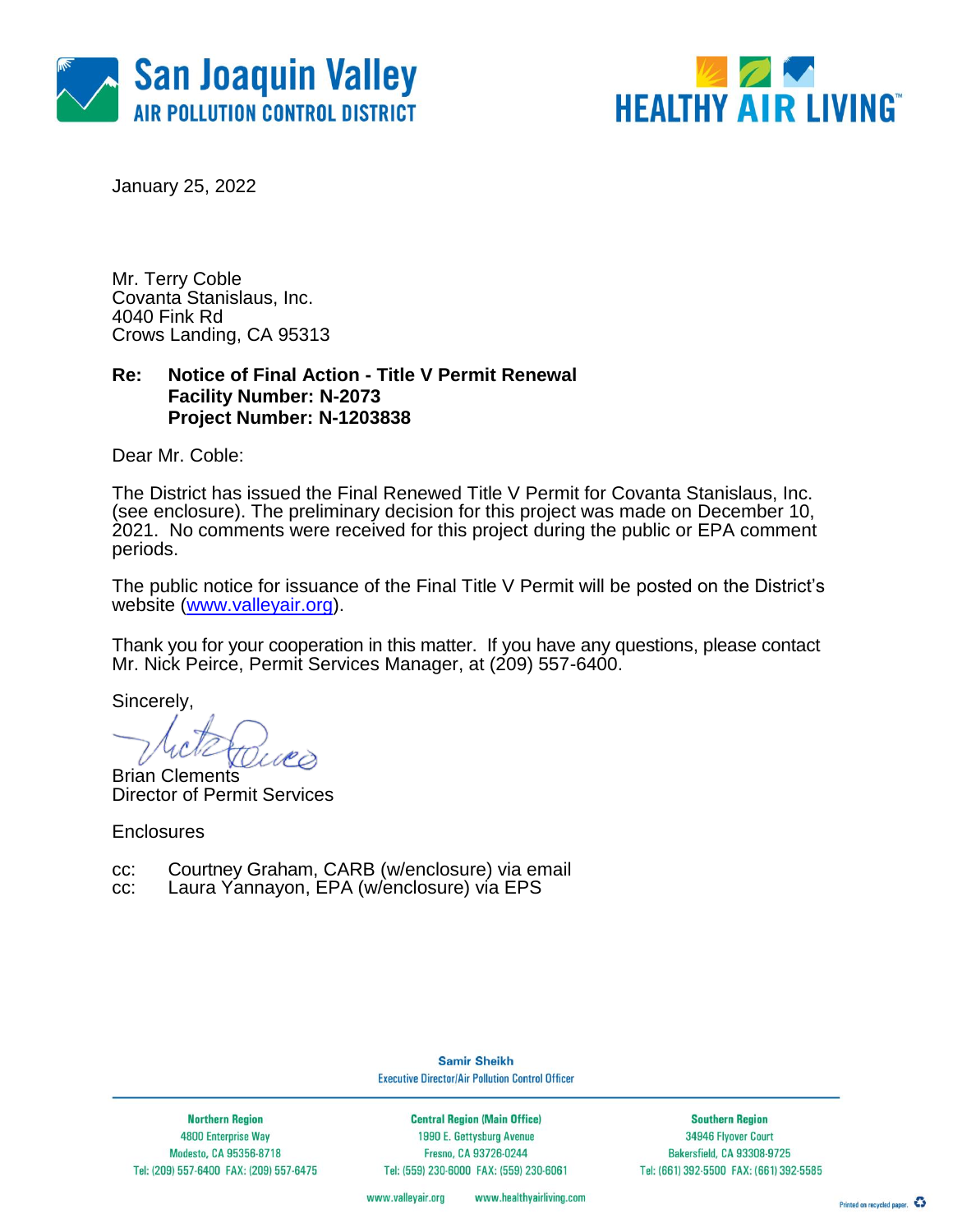



# **Permit to Operate**

**LEGAL OWNER OR OPERATOR:** COVANTA STANISLAUS, INC **MAILING ADDRESS:** PO BOX 278

**FACILITY:** N-2073 **EXPIRATION DATE:** 10/31/2026

**FACILITY LOCATION:** 4040 FINK RD

CROWS LANDING, CA 95313 CROWS LANDING, CA 95313 **FACILITY DESCRIPTION:** MUNICIPAL SOLID WASTE COMBUSTOR

The Facility's Permit to Operate may include Facility-wide Requirements as well as requirements that apply to specific permit units.

This Permit to Operate remains valid through the permit expiration date listed above, subject to payment of annual permit fees and compliance with permit conditions and all applicable local, state, and federal regulations. This permit is valid only at the location specified above, and becomes void upon any transfer of ownership or location. Any modification of the equipment or operation, as defined in District Rule 2201, will require prior District approval. This permit shall be posted as prescribed in District Rule 2010.

**Samir Sheikh**<br>Executive Director / APCO

Director of Permit Services

Jan 25 2022 1:10PM -- KAHLONJ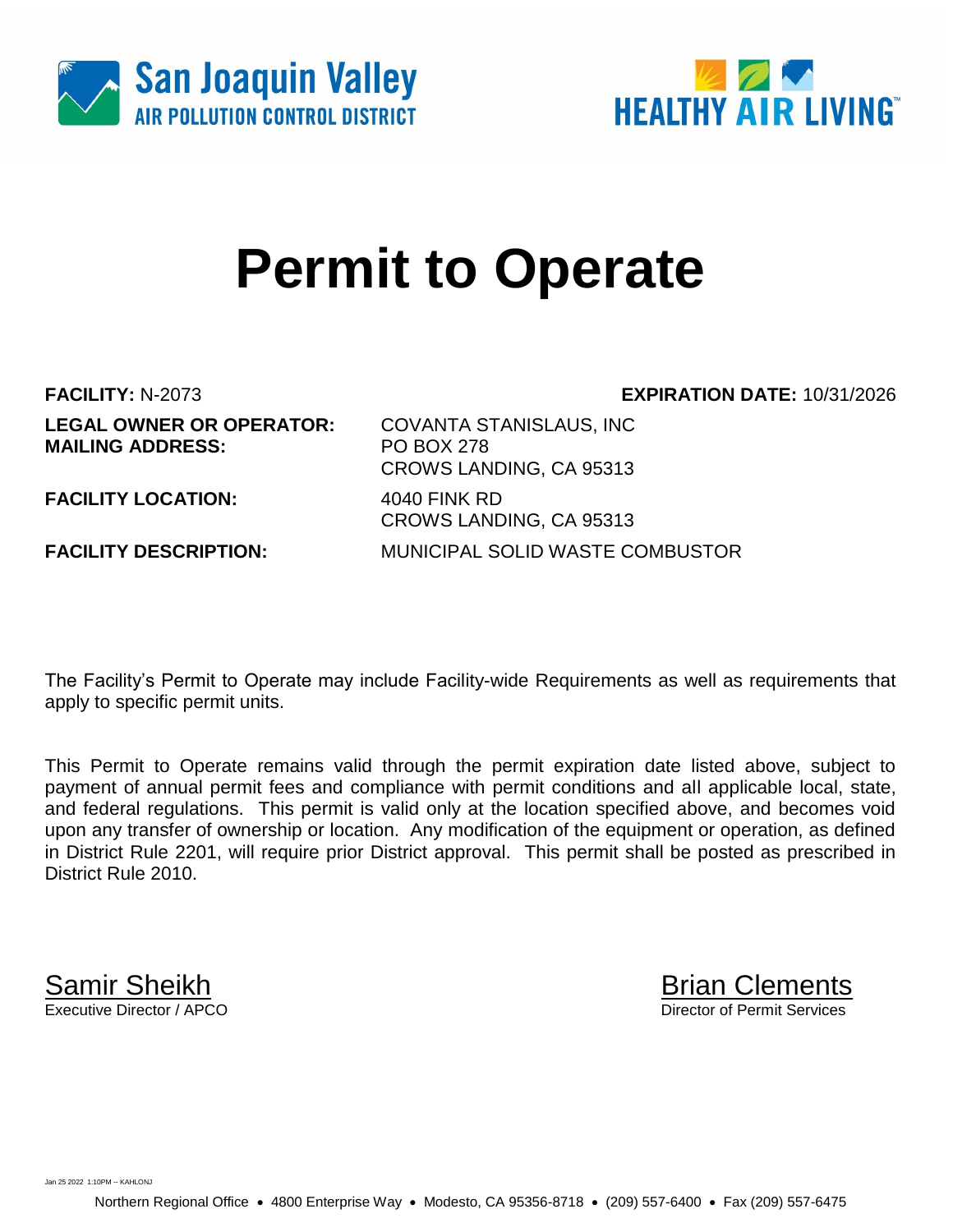### *San Joaquin Valley Air Pollution Control District*

### **FACILITY:** N-2073-0-4 **EXPIRATION DATE:** 10/31/2026

# **FACILITY-WIDE REQUIREMENTS**

- 1. The owner or operator shall notify the District of any breakdown condition as soon as reasonably possible, but no later than one hour after its detection, unless the owner or operator demonstrates to the District's satisfaction that the longer reporting period was necessary. [District Rule 1100, 6.1; Stanislaus County Rule 110; and PSD SJ 86-03] Federally Enforceable Through Title V Permit
- 2. The District shall be notified in writing within ten days following the correction of any breakdown condition. The breakdown notification shall include a description of the equipment malfunction or failure, the date and cause of the initial failure, the estimated emissions in excess of those allowed, and the methods utilized to restore normal operations. [District Rule 1100, 7.0; Stanislaus County Rule 110; and PSD SJ 86-03] Federally Enforceable Through Title V Permit
- 3. The owner or operator of any stationary source operation that emits more than 25 tons per year of nitrogen oxides or reactive organic compounds, shall provide the District annually with a written statement in such form and at such time as the District prescribes, showing actual emissions of nitrogen oxides and reactive organic compounds from that source. [District Rule 1160, 5.0] Federally Enforceable Through Title V Permit
- 4. Any person building, altering or replacing any operation, article, machine, equipment, or other contrivance, the use of which may cause the issuance of air contaminants or the use of which may eliminate, reduce, or control the issuance of air contaminants, shall first obtain an Authority to Construct (ATC) from the District unless exempted by District Rule 2020 (12/20/07). [District Rule 2010, 3.0 and 4.0; and 2020] Federally Enforceable Through Title V Permit
- 5. The permittee must comply with all conditions of the permit including permit revisions originated by the District. All terms and conditions of a permit that are required pursuant to the Clean Air Act (CAA), including provisions to limit potential to emit, are enforceable by the EPA and Citizens under the CAA. Any permit noncompliance constitutes a violation of the CAA and the District Rules and Regulations, and is grounds for enforcement action, for permit termination, revocation, reopening and reissuance, or modification; or for denial of a permit renewal application. [District Rules 2070, 7.0; 2080; and 2520, 9.8.1 and 9.12.1] Federally Enforceable Through Title V Permit
- 6. A Permit to Operate or an Authority to Construct shall not be transferred unless a new application is filed with and approved by the District. [District Rule 2031] Federally Enforceable Through Title V Permit
- 7. Every application for a permit required under Rule 2010 (12/17/92) shall be filed in a manner and form prescribed by the District. [District Rule 2040] Federally Enforceable Through Title V Permit
- 8. The operator shall maintain records of required monitoring that include: 1) the date, place, and time of sampling or measurement; 2) the date(s) analyses were performed; 3) the company or entity that performed the analysis; 4) the analytical techniques or methods used; 5) the results of such analysis; and 6) the operating conditions at the time of sampling or measurement. [District Rule 2520, 9.4.1] Federally Enforceable Through Title V Permit
- 9. The operator shall retain records of all required monitoring data and support information for a period of at least 5 years from the date of the monitoring sample, measurement, or report. Support information includes copies of all reports required by the permit and, for continuous monitoring instrumentation, all calibration and maintenance records and all original strip-chart recordings. [District Rule 2520, 9.4.2] Federally Enforceable Through Title V Permit

FACILITY-WIDE REQUIREMENTS CONTINUE ON NEXT PAGE

These terms and conditions are part of the Facility-wide Permit to Operate. Any amendments to these Facility-wide Requirements that affect specific Permit Units may constitute modification of those Permit Units.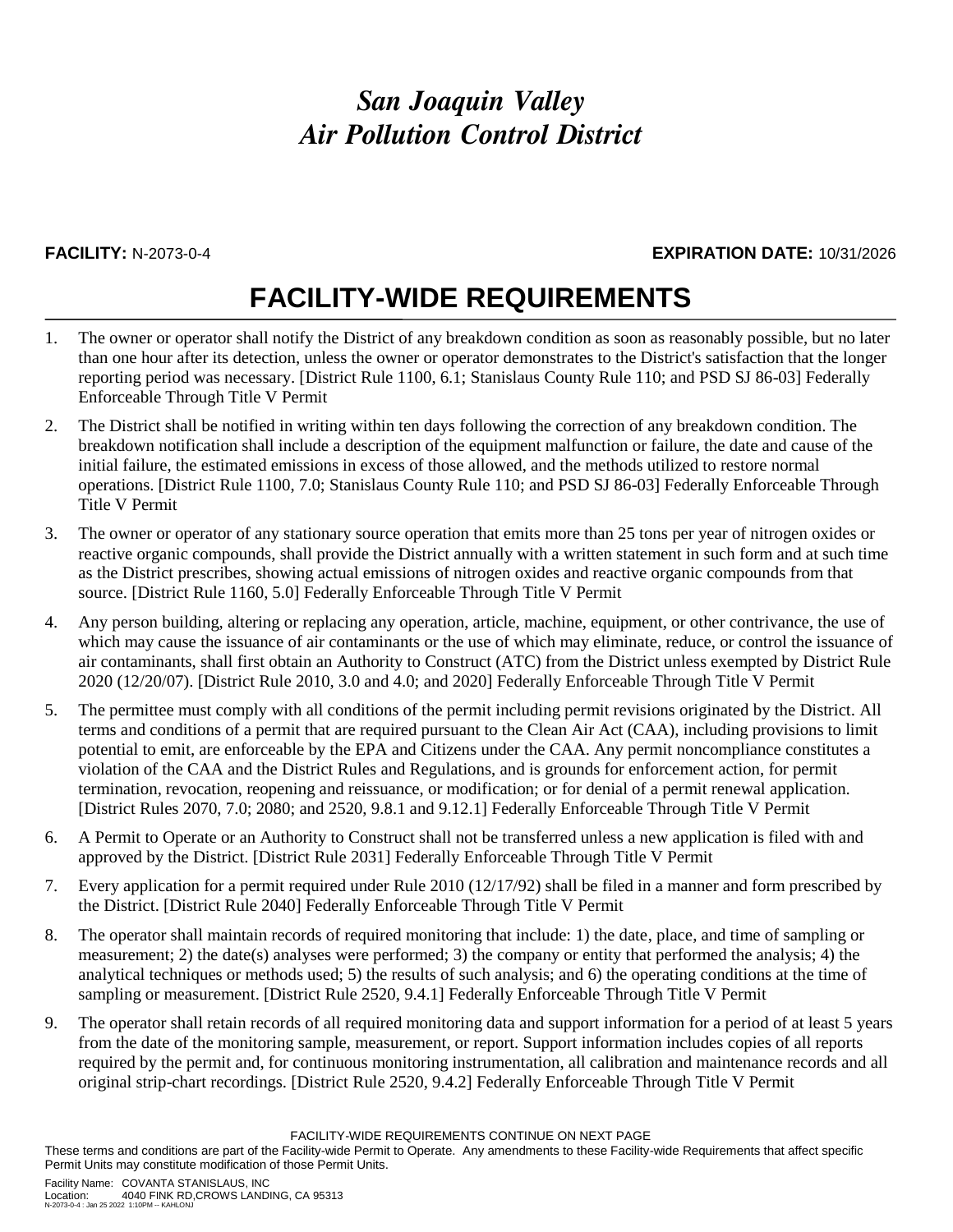Facility-wide Requirements for N-2073-0-4 (continued) Page 2 of 5

- 10. The operator shall submit reports of any required monitoring at least every six months unless a different frequency is required by an applicable requirement. All instances of deviations from permit requirements must be clearly identified in such reports. [District Rule 2520, 9.5.1] Federally Enforceable Through Title V Permit
- 11. Deviations from permit conditions must be promptly reported, including deviations attributable to upset conditions, as defined in the permit. For the purpose of this condition, promptly means as soon as reasonably possible, but no later than 10 days after detection. The report shall include the probable cause of such deviations, and any corrective actions or preventive measures taken. All required reports must be certified by a responsible official consistent with section 10.0 of District Rule 2520 (6/21/01). [District Rules 2520, 9.5.2 and 1100, 7.0] Federally Enforceable Through Title V Permit
- 12. If for any reason a permit requirement or condition is being challenged for its constitutionality or validity by a court of competent jurisdiction, the outcome of such challenge shall not affect or invalidate the remainder of the conditions or requirements in that permit. [District Rule 2520, 9.7 and PSD SJ 86-03] Federally Enforceable Through Title V Permit
- 13. It shall not be a defense for a permittee in an enforcement action that it would have been necessary to halt or reduce the permitted activity in order to maintain compliance with the conditions of the permit. [District Rule 2520, 9.8.2] Federally Enforceable Through Title V Permit
- 14. The permit may be modified, revoked, reopened and reissued, or terminated for cause. The filing of a request by the permittee for a permit modification, revocation and reissuance, or termination, or a notification of planned changes or anticipated noncompliance does not stay any permit condition. [District Rule 2520, 9.8.3] Federally Enforceable Through Title V Permit
- 15. The permit does not convey any property rights of any sort, or any exclusive privilege. [District Rule 2520, 9.8.4] Federally Enforceable Through Title V Permit
- 16. The Permittee shall furnish to the District, within a reasonable time, any information that the District may request in writing to determine whether cause exists for modifying, revoking and reissuing, or terminating the permit or to determine compliance with the permit. Upon request, the permittee shall also furnish to the District copies of records required to be kept by the permit or, for information claimed to be confidential, the permittee may furnish such records directly to EPA along with a claim of confidentiality. [District Rule 2520, 9.8.5] Federally Enforceable Through Title V Permit
- 17. The permittee shall pay annual permit fees and other applicable fees as prescribed in Regulation III of the District Rules and Regulations. [District Rule 2520, 9.9] Federally Enforceable Through Title V Permit
- 18. Upon presentation of appropriate credentials, a permittee shall allow an authorized representative of the District to enter the permittee's premises where a permitted source is located or emissions related activity is conducted, or where records must be kept under condition of the permit. [District Rule 2520, 9.13.2.1 and PSD SJ 86-03] Federally Enforceable Through Title V Permit
- 19. Upon presentation of appropriate credentials, a permittee shall allow an authorized representative of the District to have access to and copy, at reasonable times, any records that must be kept under the conditions of the permit. [District Rule 2520, 9.13.2.2 and PSD SJ 86-03] Federally Enforceable Through Title V Permit
- 20. Upon presentation of appropriate credentials, a permittee shall allow an authorized representative of the District to inspect at reasonable times any facilities, equipment, practices, or operations regulated or required under the permit. [District Rule 2520, 9.13.2.3 and PSD SJ 86-03] Federally Enforceable Through Title V Permit
- 21. Upon presentation of appropriate credentials, a permittee shall allow an authorized representative of the District to sample or monitor, at reasonable times, substances or parameters for the purpose of assuring compliance with the permit or applicable requirements. [District Rule 2520, 9.13.2.4 and PSD SJ 86-03] Federally Enforceable Through Title V Permit
- FACILITY-WIDE REQUIREMENTS CONTINUE ON NEXT PAGE 22. No air contaminants shall be discharged into the atmosphere for a period or periods aggregating more than 3 minutes in any one hour which is as dark or darker than Ringelmann #1 or equivalent to 20% opacity and greater, unless specifically exempted by District Rule 4101 (02/17/05). If the equipment or operation is subject to a more stringent visible emission standard as prescribed in a permit condition, the more stringent visible emission limit shall supersede this condition. [District Rule 4101 and Stanislaus County Rule 401] Federally Enforceable Through Title V Permit

These terms and conditions are part of the Facility-wide Permit to Operate.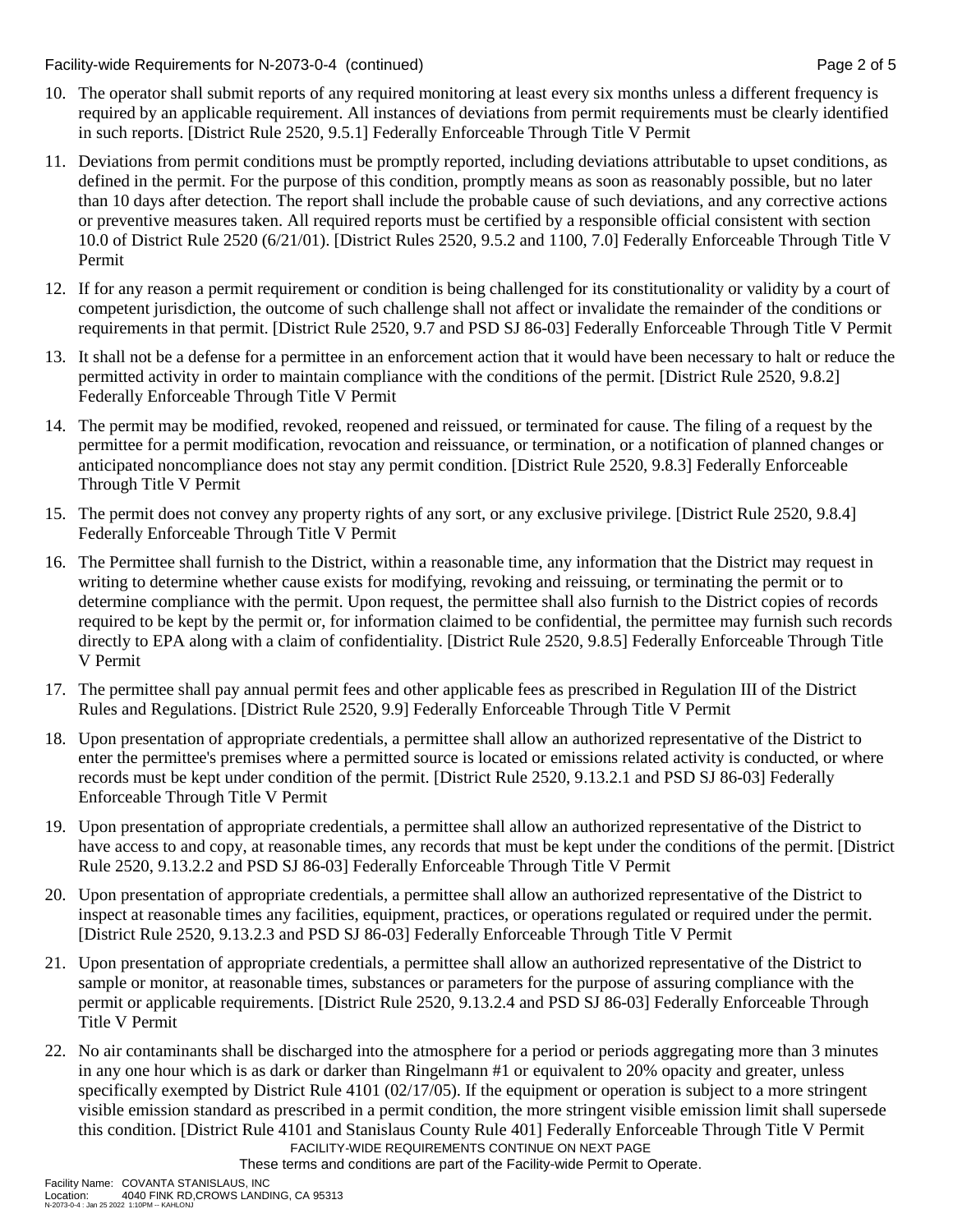Facility-wide Requirements for N-2073-0-4 (continued) Page 3 of 5

- 23. No person shall manufacture, blend, repackage, supply, sell, solicit or apply any architectural coating with a VOC content in excess of the corresponding limit specified in Table of Standards 1 effective until 12/30/10 or Table of Standards 2 effective on and after 1/1/11 of District Rule 4601 (12/17/09) for use or sale within the District. [District Rule 4601, 5.1] Federally Enforceable Through Title V Permit
- 24. All VOC-containing materials subject to Rule 4601 (12/17/09) shall be stored in closed containers when not in use. [District Rule 4601, 5.4] Federally Enforceable Through Title V Permit
- 25. The permittee shall comply with all the Labeling and Test Methods requirements outlined in Rule 4601 sections 6.1 and 6.3 (12/17/09). [District Rule 4601, 6.1 and 6.3] Federally Enforceable Through Title V Permit
- 26. With each report or document submitted under a permit requirement or a request for information by the District or EPA, the permittee shall include a certification of truth, accuracy, and completeness by a responsible official. [District Rule 2520, 9.13.1 and 10.0] Federally Enforceable Through Title V Permit
- 27. If the permittee performs maintenance on, or services, repairs, or disposes of appliances, the permittee shall comply with the standards for Recycling and Emissions Reduction pursuant to 40 CFR Part 82, Subpart F. [40 CFR 82 Subpart F] Federally Enforceable Through Title V Permit
- 28. If the permittee performs service on motor vehicles when this service involves the ozone-depleting refrigerant in the motor vehicle air conditioner (MVAC), the permittee shall comply with the standards for Servicing of Motor Vehicle Air Conditioners pursuant to all the applicable requirements as specified in 40 CFR Part 82, Subpart B. [40 CFR Part 82, Subpart B] Federally Enforceable Through Title V Permit
- 29. Disturbances of soil related to any construction, demolition, excavation, extraction, or other earthmoving activities shall comply with the requirements for fugitive dust control in District Rule 8021 unless specifically exempted under Section 4.0 of Rule 8021 (8/19/2004) or Rule 8011 (8/19/2004). [District Rules 8011 and 8021] Federally Enforceable Through Title V Permit
- 30. Outdoor handling, storage and transport of any bulk material which emits dust shall comply with the requirements of District Rule 8031, unless specifically exempted under Section 4.0 of Rule 8031 (8/19/2004) or Rule 8011 (8/19/2004). [District Rules 8011 and 8031] Federally Enforceable Through Title V Permit
- 31. An owner/operator shall prevent or cleanup any carryout or trackout in accordance with the requirements of District Rule 8041 Section 5.0, unless specifically exempted under Section 4.0 of Rule 8041 (8/19/2004) or Rule 8011 (8/19/2004). [District Rules 8011 and 8041] Federally Enforceable Through Title V Permit
- 32. Whenever open areas are disturbed, or vehicles are used in open areas, the facility shall comply with the requirements of Section 5.0 of District Rule 8051, unless specifically exempted under Section 4.0 of Rule 8051 (8/19/2004) or Rule 8011 (8/19/2004). [District Rules 8011 and 8051] Federally Enforceable Through Title V Permit
- 33. Any paved road or unpaved road shall comply with the requirements of District Rule 8061 unless specifically exempted under Section 4.0 of Rule 8061 (8/19/2004) or Rule 8011 (8/19/2004). [District Rules 8011 and 8061] Federally Enforceable Through Title V Permit
- 34. Any unpaved vehicle/equipment area that anticipates more than 50 Average annual daily Trips (AADT) shall comply with the requirements of Section 5.1.1 of District Rule 8071. Any unpaved vehicle/equipment area that anticipates more than 150 vehicle trips per day (VDT) shall comply with the requirements of Section 5.1.2 of District Rule 8071. On each day that 25 or more VDT with 3 or more axles will occur on an unpaved vehicle/equipment traffic area, the owner/operator shall comply with the requirements of Section 5.1.3 of District Rule 8071. On each day when a special event will result in 1,000 or more vehicles that will travel/park on an unpaved area, the owner/operator shall comply with the requirements of Section 5.1.4 of District Rule 8071. All sources shall comply with the requirements of Section 5.0 of District Rule 8071 unless specifically exempted under Section 4.0 of Rule 8071 (9/16/2004) or Rule 8011 (8/19/2004). [District Rules 8011 and 8071] Federally Enforceable Through Title V Permit
- 35. Any owner or operator of a demolition or renovation activity, as defined in 40 CFR 61.141, shall comply with the applicable inspection, notification, removal, and disposal procedures for asbestos containing materials as specified in 40 CFR 61.145 (Standard for Demolition and Renovation). [40 CFR 61 Subpart M] Federally Enforceable Through Title V Permit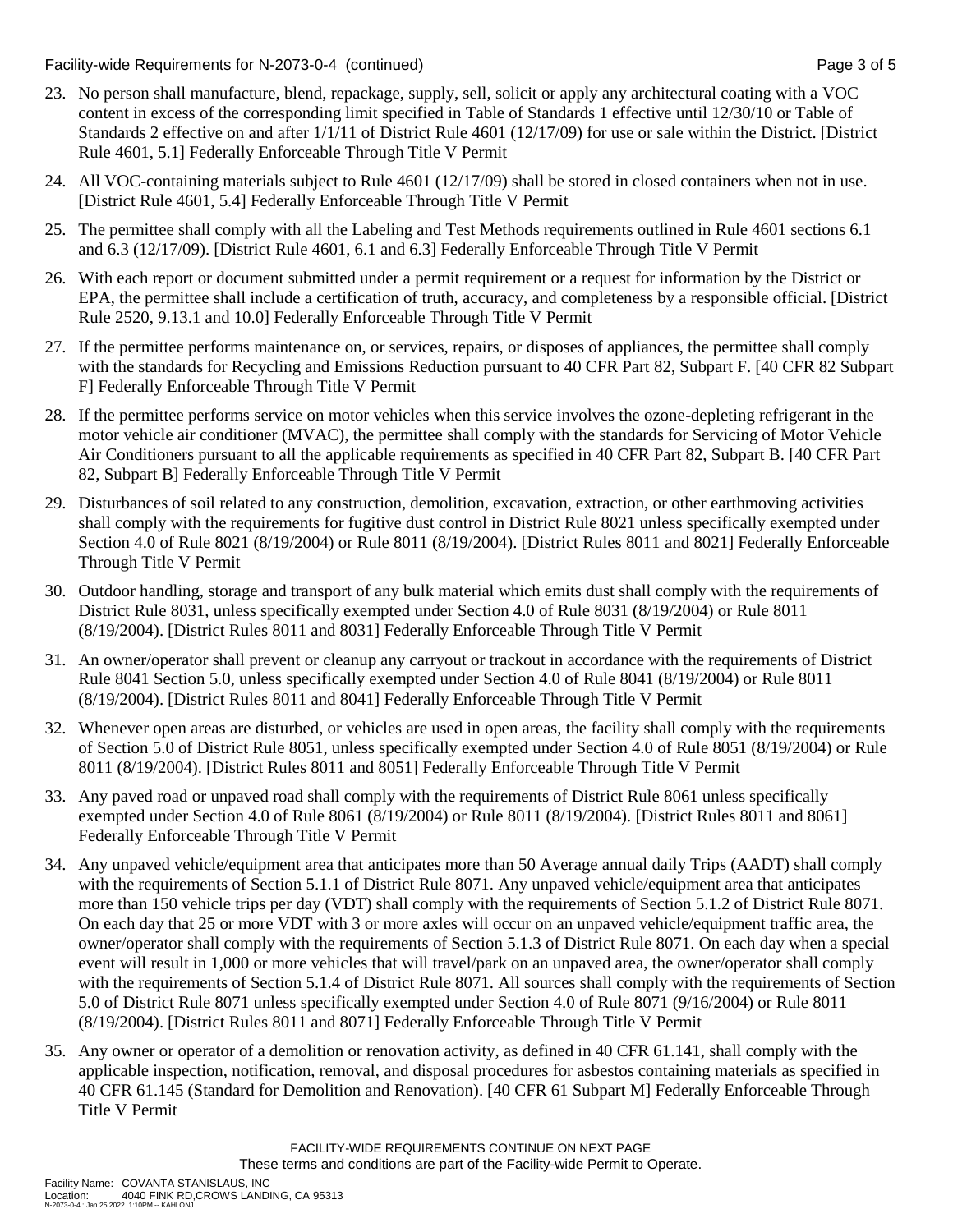Facility-wide Requirements for N-2073-0-4 (continued) Page 4 of 5

- 36. The permittee shall submit certifications of compliance with the terms and standards contained in Title V permits, including emission limits, standards and work practices, to the District and the EPA annually (or more frequently as specified in an applicable requirement or as specified by the District). The certification shall include the identification of each permit term or condition, the compliance status, whether compliance was continuous or intermittent, the methods used for determining the compliance status, and any other facts required by the District to determine the compliance status of the source. [District Rule 2520, 9.16] Federally Enforceable Through Title V Permit
- 37. The permittee shall submit an application for Title V permit renewal to the District at least six months, but not greater than 18 months, prior to the permit expiration date. [District Rule 2520, 5.2] Federally Enforceable Through Title V Permit
- 38. When a term is not defined in a Title V permit condition, the definition in the rule cited as the origin and authority for the condition in a Title V permits shall apply. [District Rule 2520, 9.1.1] Federally Enforceable Through Title V Permit
- 39. Compliance with permit conditions in the Title V permit shall be deemed in compliance with the following outdated SIP requirements: Rule 401 (Madera, Fresno, Kern, Kings, San Joaquin, Stanislaus, Tulare and Merced), Rule 110 (Fresno, Stanislaus, San Joaquin), Rule 109 (Merced), Rule 113 (Madera), Rule 111 (Kern, Tulare, Kings), and Rule 202 (Fresno, Kern, Tulare, Kings, Madera, Stanislaus, Merced, San Joaquin). A permit shield is granted from these requirements. [District Rule 2520, 13.2] Federally Enforceable Through Title V Permit
- 40. Compliance with permit conditions in the Title V permit shall be deemed in compliance with the following applicable requirements: SJVUAPCD Rules 1100, sections 6.1 and 7.0 (12/17/92); 2010, sections 3.0 and 4.0 (12/17/92); 2031 (12/17/92); 2040 (12/17/92); 2070, section 7.0 (12/17/92); 2080 (12/17/92); 4101 (2/17/05); 4601 (12/17/09); 8021 (8/19/2004); 8031 (8/19/2004); 8041 (8/19/2004); 8051 (8/19/2004); 8061 (8/19/2004); and 8071 (9/16/2004). A permit shield is granted from these requirements. [District Rule 2520, 13.2] Federally Enforceable Through Title V Permit
- 41. In the event of changes in control or ownership, this Operating Permit shall be binding on new owners and operators. The applicant shall notify successor of the existence of this Operating Permit and its conditions in writing and forward a copy to the District, California Air Resources Board, and EPA. [PSD SJ 86-03] Federally Enforceable Through Title V Permit
- 42. The applicant shall construct and operate the facility in compliance with all other applicable provisions of 40 CFR Parts 52, 60 and 61 and all other applicable Federal, State and District air quality regulations. [PSD SJ 86-03] Federally Enforceable Through Title V Permit
- 43. All correspondence as required by this Operating Permit shall be forwarded to: the District; Director, Air & Toxics Div. (Attn: A-3-3), EPA Region 9, 75 Hawthorne St. San Francisco, CA 94105; and Director, Stationary Source Div., CARB, Box 2815, Sacramento, CA 95812. [PSD SJ 86-03] Federally Enforceable Through Title V Permit
- 44. When applicable to 40 CFR Part 68, a subject facility shall submit to the proper authority a Risk Management Plan when mandated by the regulation. [40 CFR Part 68] Federally Enforceable Through Title V Permit
- 45. No air contaminant shall be released into the atmosphere which causes a public nuisance. [District Rule 4102]
- 46. Compliance with permit conditions in the Title V permit shall be deemed compliance with following applicable requirements: 40 CFR 82 Subparts A, B, C, D, E and F. A permit shield is granted from these requirements. [District Rule 2520, 13.2] Federally Enforceable Through Title V Permit
- 47. A permit shield from the requirements of District Rule 4106 (6/11/2001) is granted since this facility does not perform prescribed burning nor does the facility perform hazard reduction burning in a wildland or urban interface. [District Rule 2520, 13.2] Federally Enforceable Through Title V Permit
- 48. A permit shield from the requirements of District Rule 4204 (2/17/05) is granted since this facility does not meet the definition of a cotton ginning facility. [District Rule 2520, 13.2] Federally Enforceable Through Title V Permit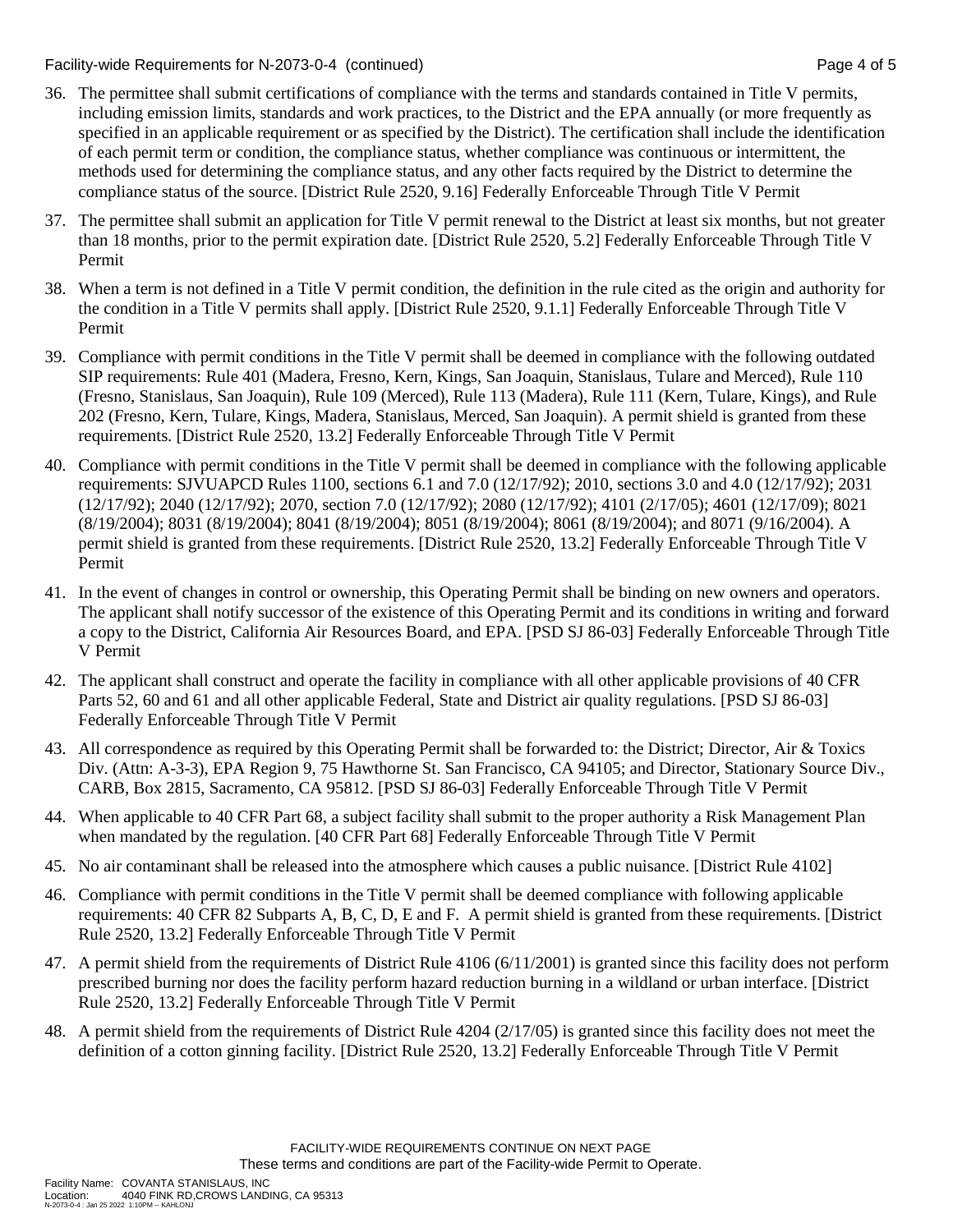Facility-wide Requirements for N-2073-0-4 (continued) Page 5 of 5

49. The reporting periods for the Report of Required Monitoring and the Compliance Certification Report begin January 1st of every year, unless alternative dates are approved by the District Compliance Division. These reports are due within 30 days after the end of the reporting period. [District Rule 2520] Federally Enforceable Through Title V Permit

N-2073-0-4 : Jan 25 2022 1:10PM -- KAHLONJ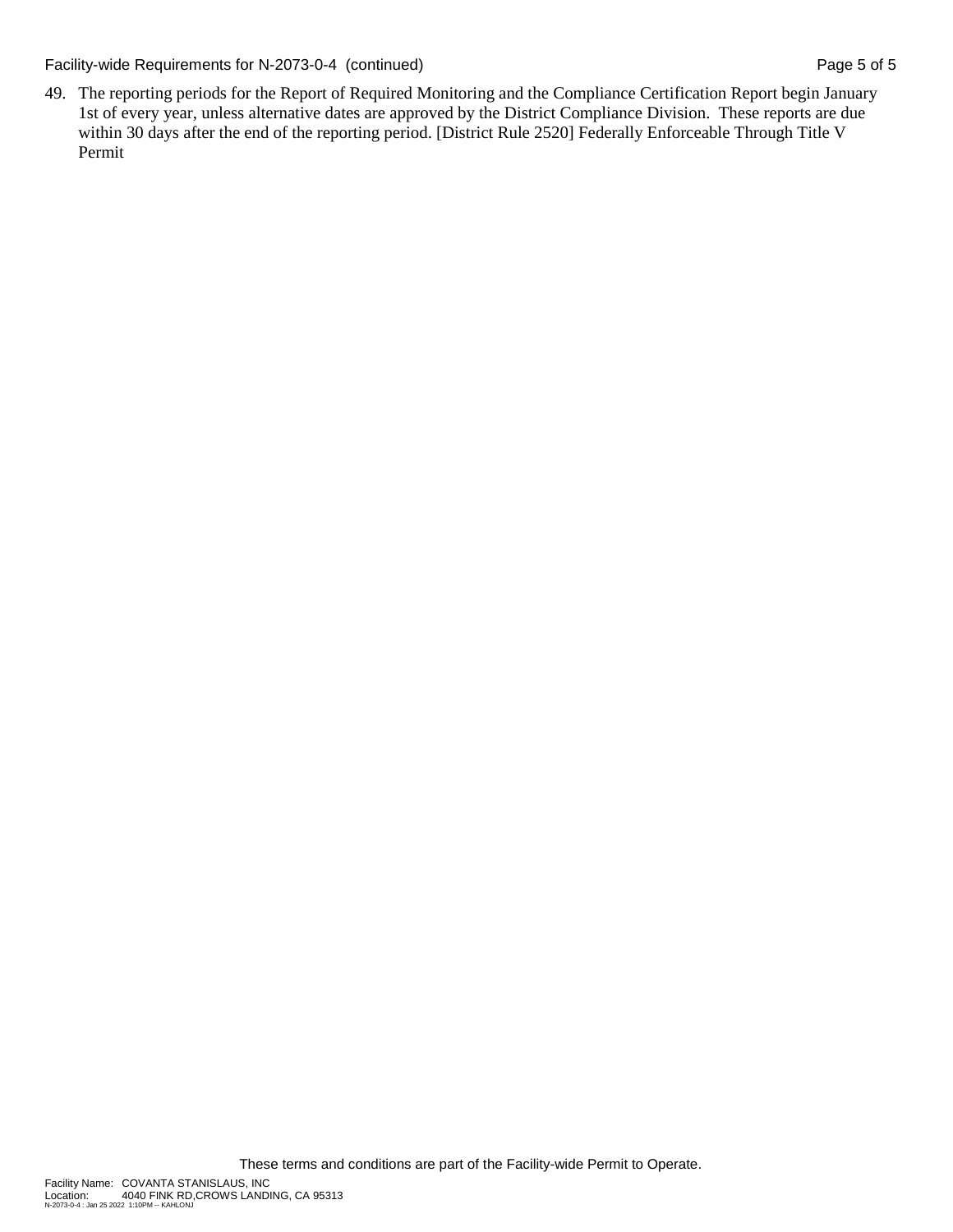### *San Joaquin Valley Air Pollution Control District*

#### **PERMIT UNIT:** N-2073-1-19 **EXPIRATION DATE:** 10/31/2026

#### **EQUIPMENT DESCRIPTION:**

TWO 400 TON/DAY MUNICIPAL SOLID WASTE COMBUSTOR/BOILERS PRODUCING 21.5 MW OF ELECTRICITY EQUIPPED WITH DRY LIME SCRUBBERS, FLY ASH BAGHOUSE, AMMONIA INJECTION SYSTEM, LIME SLURRY INJECTION, ACTIVATED CARBON INJECTION SYSTEM, LIME AND SODA AND CARBON SILOS WITH FILTER VENTS, WASTE RECEIVING, ASH CONVEYING, AND ASH RESIDUE ENCLOSURE

### **PERMIT UNIT REQUIREMENTS**

- 1. All equipment, facilities and systems installed or used to comply with the terms and conditions of this Permit to Operate shall be maintained in good working order and be operated as required to meet the conditions of this permit. Operator shall, on each boiler, continuously operate and maintain the following air pollution controls to minimize emissions: baghouse for the control of particulates; lime slurry dry scrubber for the control of SO2 and acid gas emissions; and ammonia injection system for the control of NOx emissions. [District Rule 2080 & PSD SJ 86-03] Federally Enforceable Through Title V Permit
- 2. The baghouse shall be equipped with a pressure differential gauge to indicate the pressure drop across the bags. The gauge shall be maintained in good working condition at all times and shall be located in an easily accessible location. [District NSR Rule and 40 CFR Part 64] Federally Enforceable Through Title V Permit
- 3. The baghouse shall have a maximum effective air-to-cloth ratio of 4:1 and shall be equipped with an automatic cleaning mechanism. [District NSR Rule] Federally Enforceable Through Title V Permit
- 4. Replacement bags numbering at least 10% of the total number of bags in the largest individual combustion unit baghouse using each type of bag shall be maintained on the premises. [District NSR Rule] Federally Enforceable Through Title V Permit
- 5. There shall be no visible emissions from any location other than designated vents on refuse receiving, processing or storage buildings at any time, except as provided in this permit to operate. Visible emissions shall be inspected quarterly under material and environmental conditions, such as dry and windy, where high emissions are expected. [District Rules 2520, 9.3.2 and NSR] Federally Enforceable Through Title V Permit
- 6. Paved areas shall be kept free of visible dust at all times and shall be vacuum swept at least once every fourteen days. Records of vacuum sweeping shall be maintained and made available to the District upon request. [District Rule 4102]
- 7. The NOx control system shall be in full use whenever this equipment is fired with MSW. [District NSR Rule] Federally Enforceable Through Title V Permit
- 8. The total PM10 emissions from the ash handling system (including ferrous and non-ferrous material recovery operations) inside the ash enclosure shall not exceed 1.2 pounds in any one day and 402 pounds in any rolling 12 consecutive month period. The permittee shall maintain records sufficient to demonstrate compliance with these limits. These records shall contain each calculated emission quantity as well as each process variable used in the respective calculations. [District Rule 2201] Federally Enforceable Through Title V Permit
- 9. The PM10 emissions from the non-ferrous material recovery equipment in the ash enclosure shall not exceed 183 pounds in any rolling 12 consecutive month period. The permittee shall maintain records sufficient to demonstrate compliance with this limit. These records shall contain each calculated emission quantity as well as each process variable used in the respective calculations. [District Rule 2201] Federally Enforceable Through Title V Permit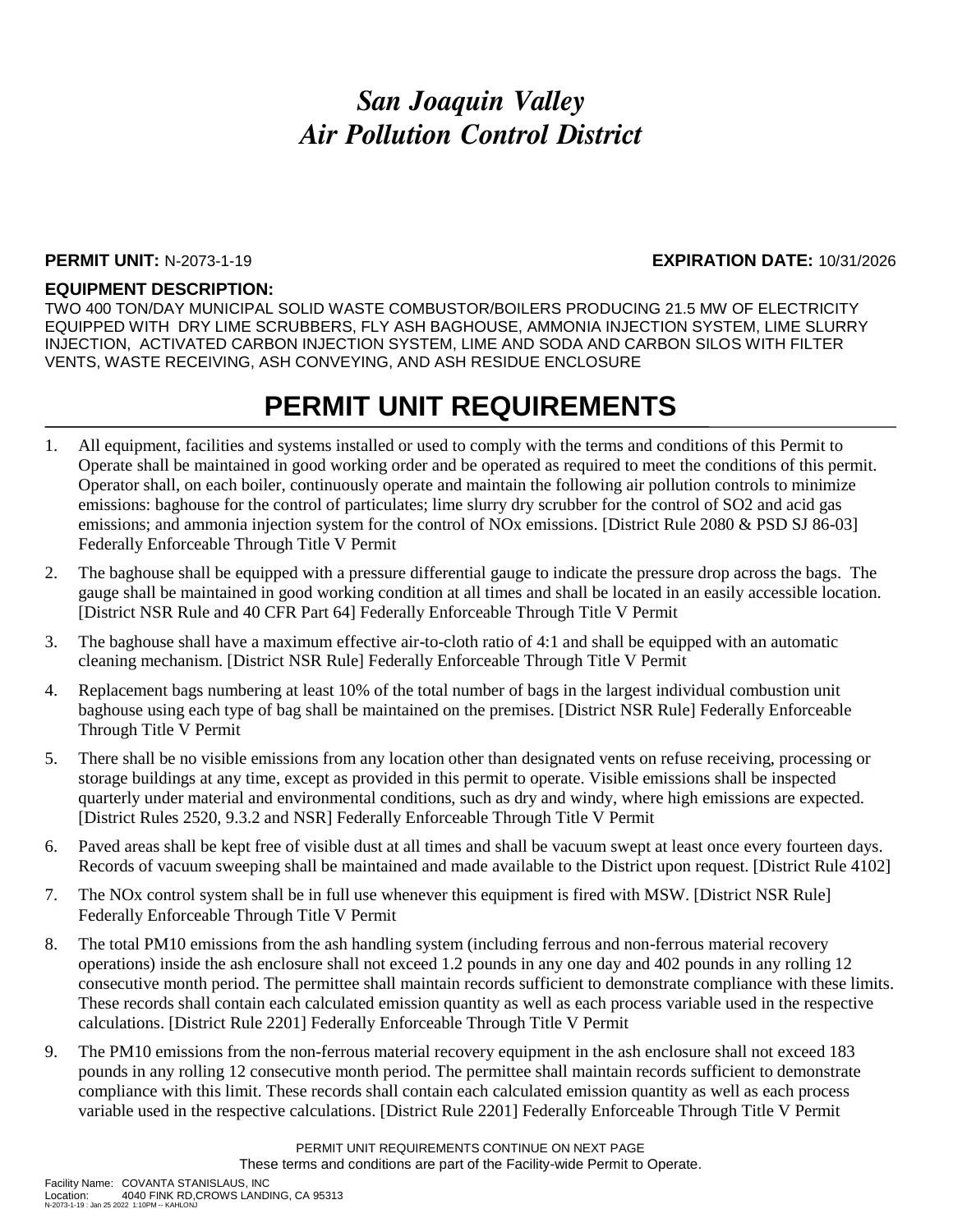Permit Unit Requirements for N-2073-1-19 (continued) Page 2 of 11

- 10. The ash shall be handled in such a manner as to mitigate fugitive emissions to the maximum extent possible. Enclosure shall be completely inspected annually for evidence of particulate matter leaks and repaired as needed. [District Rules 2520, 9.3.2 and NSR] Federally Enforceable Through Title V Permit
- 11. The facility shall not cause visible emissions from ash conveying systems, including transfer points, in excess of 5% of the observation period, as determined by performing EPA Method 22 on a quarterly basis. Fugitive ash emissions do not include emissions within a building, an enclosed ash conveyor, or during periods of maintenance and repair of the ash conveyor systems. [40 CFR 60.36b] Federally Enforceable Through Title V Permit
- 12. Fuel Oil #2, with a sulfur content not to exceed 0.25% by weight, may be used as necessary to maintain the minimum combustion zone temperature requirements and annual usage shall not exceed 1,108,321 gallons for each combustor. [District NSR Rule, 40 CFR 60. 44b(c) & PSD SJ 86-03] Federally Enforceable Through Title V Permit
- 13. A furnace roof temperature of 1,100 degrees F shall be stabilized, as measured by multiple thermocouples, to ensure that a minimum temperature of 1,800 degrees F is established above the grate prior to the ignition of MSW. [District NSR Rule] Federally Enforceable Through Title V Permit
- 14. During any period of time that MSW is burning on the grates, the combustion gas retention time shall be maintained at a minimum of one second, the combustion zone temperature shall be maintained at a minimum of 1,800 degrees F, and the furnace roof temperature shall be maintained at an average (4 hour arithmetic block) of 1,100 degrees F, except during periods of start-up, shutdown, and malfunction, as defined in 40 CFR 60.58b(a). [District NSR Rule] Federally Enforceable Through Title V Permit
- 15. Hazardous materials shall not be burned in this equipment. Hazardous materials are that portion of solid waste which, by reason of its composition or characteristics, is: (a) hazardous waste as defined in the Solid Waste Disposal Act, 42 USC section 6901 et. seq., and the regulations thereunder, the California Health & Safety Code, Div. 20, Chs. 6.5, 6.7, and 6.8 (section 25100 et. seq.), the California Code of Regulations, Title 22, Div. 4.5, and any similar or substituted legislation or regulations or amendments to the foregoing; (b) any other materials which any governmental agency or unit having appropriate jurisdiction shall determine from time to time is harmful, toxic, or dangerous, or otherwise ineligible for disposal through the facility; and (c) any material, other than residential or commercial solid waste of the type historically collected by the County and the City as acceptable for disposal into non-hazardous waste landfills, which would result in process residue being hazardous waste under (a) or (b) above. [District Rule 4102]
- 16. Hazardous waste, as defined in 40 CFR 261.3, shall not be combusted by the municipal solid waste combustors. [40 CFR 63 Subpart EEE] Federally Enforceable Through Title V Permit
- 17. The facility shall develop and annually update a site-specific operating manual in accordance with 40 CFR 60.54b(e). [40 CFR 60.35b] Federally Enforceable Through Title V Permit
- 18. Each operator and all maintenance personnel shall receive initial and annual training on the site-specific operating manual in accordance with 40 CFR 60.54b(f). [40 CFR 60.35b] Federally Enforceable Through Title V Permit
- 19. The site-specific operating manual and operating manual training records shall be accessible to all operations and maintenance personnel and shall be made available to the enforcement agency upon request. [40 CFR 60.35b] Federally Enforceable Through Title V Permit
- 20. The District reserves the right to require the permittee to re-evaluate the health risk assessment if there is a significant change in population locations as projected in the currently approved health risk assessment, or new health data becomes available. [District Rule 4102]
- 21. During any 3-hour periods of startup, shutdown, and malfunction, the facility shall be exempt from emission limits identified in this permit which are based upon 40 CFR 60 Subpart Cb or Subpart Eb. This exemption shall not apply to CO emission limits of 40 CFR 60.53b(a) if the malfunction is a loss of boiler water level control. [District NSR Rule] Federally Enforceable Through Title V Permit
- 22. Opacity exhibited by the gases discharged to the atmosphere from each combustion unit, other than water vapor, shall not exceed 10 percent based on a six minute average as measured by EPA Method 9. [40 CFR 60.33b and 40 CFR Part 64] Federally Enforceable Through Title V Permit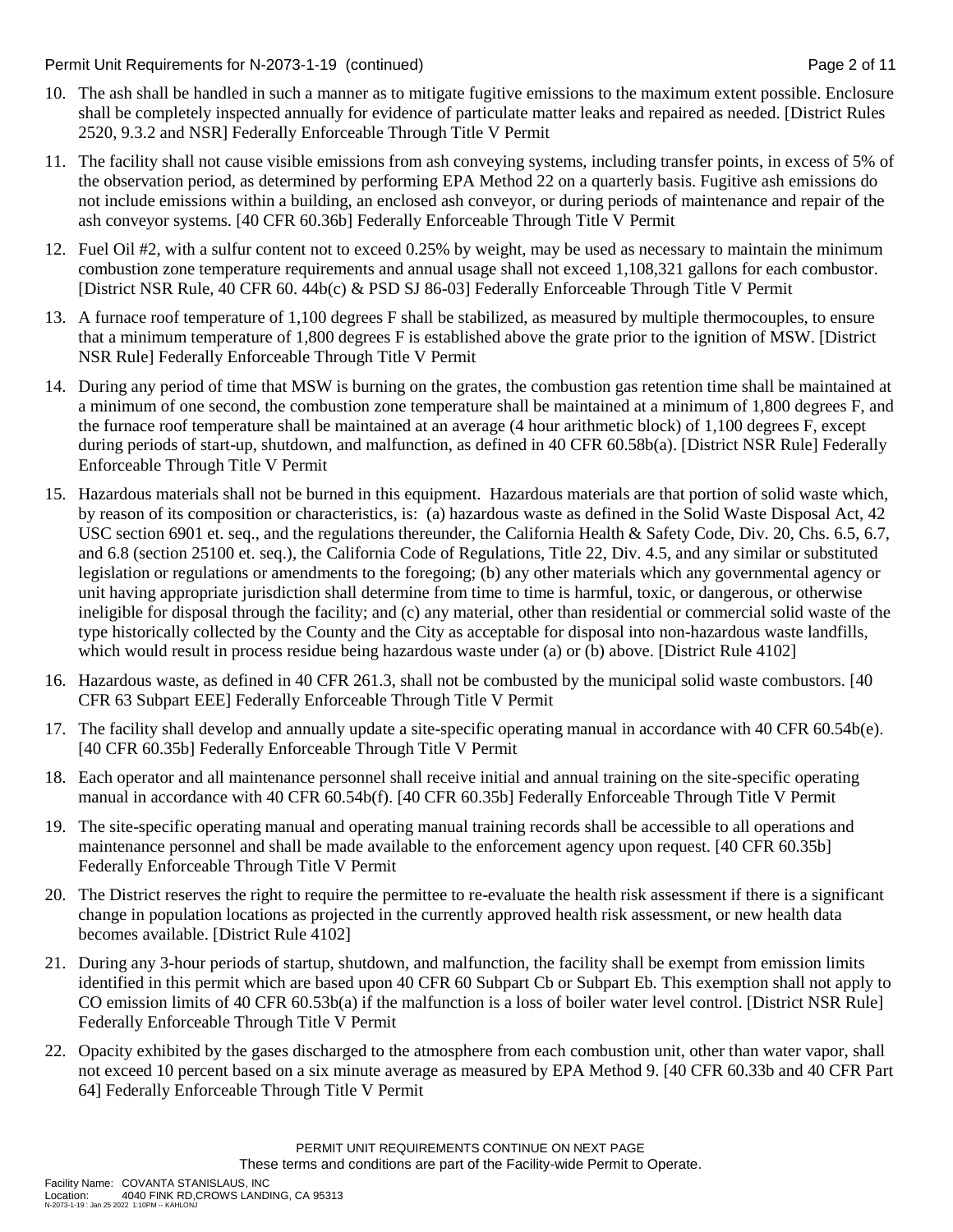Permit Unit Requirements for N-2073-1-19 (continued) Page 3 of 11

- 23. The carbon monoxide (CO) emissions from each combustion unit shall not exceed 100 ppmv, dry, corrected to 7% O2, as measured utilizing EPA Methods 1-4 and 10. Compliance with this limit shall be determined based on a four hour block arithmetic average as defined in 40 CFR 60.51b. [District Rule 4352 and 40 CFR 60.34b] Federally Enforceable Through Title V Permit
- 24. The NOx emissions from each combustion unit shall not exceed 200 ppmv, dry, corrected to 12% CO2 as measured by EPA Methods 1-4 and 7E. Compliance with this limit shall be determined based on an eight rolling hour average. [District NSR Rule, and 40 CFR 60.33b] Federally Enforceable Through Title V Permit
- 25. Either the SO2 emissions from each combustion unit shall not exceed 30 ppmv, dry, corrected to 12% CO2, based on an eight hour rolling average, or the SO2 removal efficiency shall be at least 80% as measured by EPA Methods 1-4 and 6C. The SO2 80% removal efficiency shall be based on the measurement of the inlet and outlet SO2 concentrations, corrected to 12% CO2. [District NSR Rule] Federally Enforceable Through Title V Permit
- 26. The SO2 emissions from each combustion unit shall not exceed 29 ppmv, dry, corrected to 12% CO2, or the SO2 removal efficiency shall be at least 75% (by weight or volume), whichever is less stringent as measured by EPA Methods 1-4 and 6C. Compliance with this limit shall be determined based on a 24-hour daily geometric mean. EPA method 19 shall be used to calculate the daily geometric average sulfur dioxide emission concentration and removal efficiency. [40 CFR 60.33b] Federally Enforceable Through Title V Permit
- 27. Particulate matter emissions from each combustion unit shall not exceed 0.0275 gr/dscf, corrected to 12% CO2, as measured by EPA Methods 1 through 5, including the condensable portion in the "back-half". [District Rule 4201 and District NSR Rule] Federally Enforceable Through Title V Permit
- 28. Filterable particulate matter (i.e. front half) emissions from each combustion unit shall not exceed any of the following emission limits: 0.011 gr/dscf, corrected to 12% CO2; 25 milligrams/dscf, corrected to 7% O2; 0.10 lb/MMBtu heat input. Owner or operator shall conduct a performance test for particulate matter on a calendar year basis (no less than 9 calendar months and no more than 15 calendar months following the previous performance test, and must complete five performance tests in each 5-year calendar period) with EPA Method 1; EPA Method 3, 3A, or 3B; and EPA Method 5. The minimum sample volume shall be 1.7 cubic meters. The probe and filter holder heating systems in the sample train shall be set to provide a gas temperature no greater than 160 degrees C. An oxygen or carbon dioxide measurement shall be obtained simultaneously with each Method 5 run. [District NSR Rule, 40 CFR 60.33b, 40 CFR 60.38b, and 40 CFR 60.43b(d)(1)] Federally Enforceable Through Title V Permit
- 29. Filterable particulate matter emissions from each combustion unit shall not exceed 0.008 gr/dscf, corrected to 12% CO2, for the fraction of particles less than 2u in diameter, as measured by Andersen Cascade Impactor, Flow Sensor Multiclone or any other equivalent measurement as validated by EPA Method 301. [District NSR Rule] Federally Enforceable Through Title V Permit
- 30. Each combustion unit shall only be allowed to emit half of the total allowable (mass) emission rate for each pollutant. [District NSR Rule] Federally Enforceable Through Title V Permit
- 31. The CO emissions shall not exceed 800 pounds in any one day. [District NSR Rule] Federally Enforceable Through Title V Permit
- 32. The CO emissions shall not exceed 121.9 tons/yr. The annual emissions shall be computed on a daily (i.e. 24 hours) basis and shall be running total of the latest 8,760 hours. [District NSR Rule & PSD SJ 86-03] Federally Enforceable Through Title V Permit
- 33. The NOx emissions shall not exceed 2,260 pounds in any one day. [District NSR Rule] Federally Enforceable Through Title V Permit
- 34. The NOx emissions shall not exceed 344.4 tons/year. The annual emissions shall be computed on a daily (i.e. 24 hours) basis and shall be running total of the latest 8,760 hours. [District NSR Rule & PSD SJ 86-03] Federally Enforceable Through Title V Permit
- 35. The SO2 emissions shall not exceed 800 pounds in any one day. [District NSR Rule] Federally Enforceable Through Title V Permit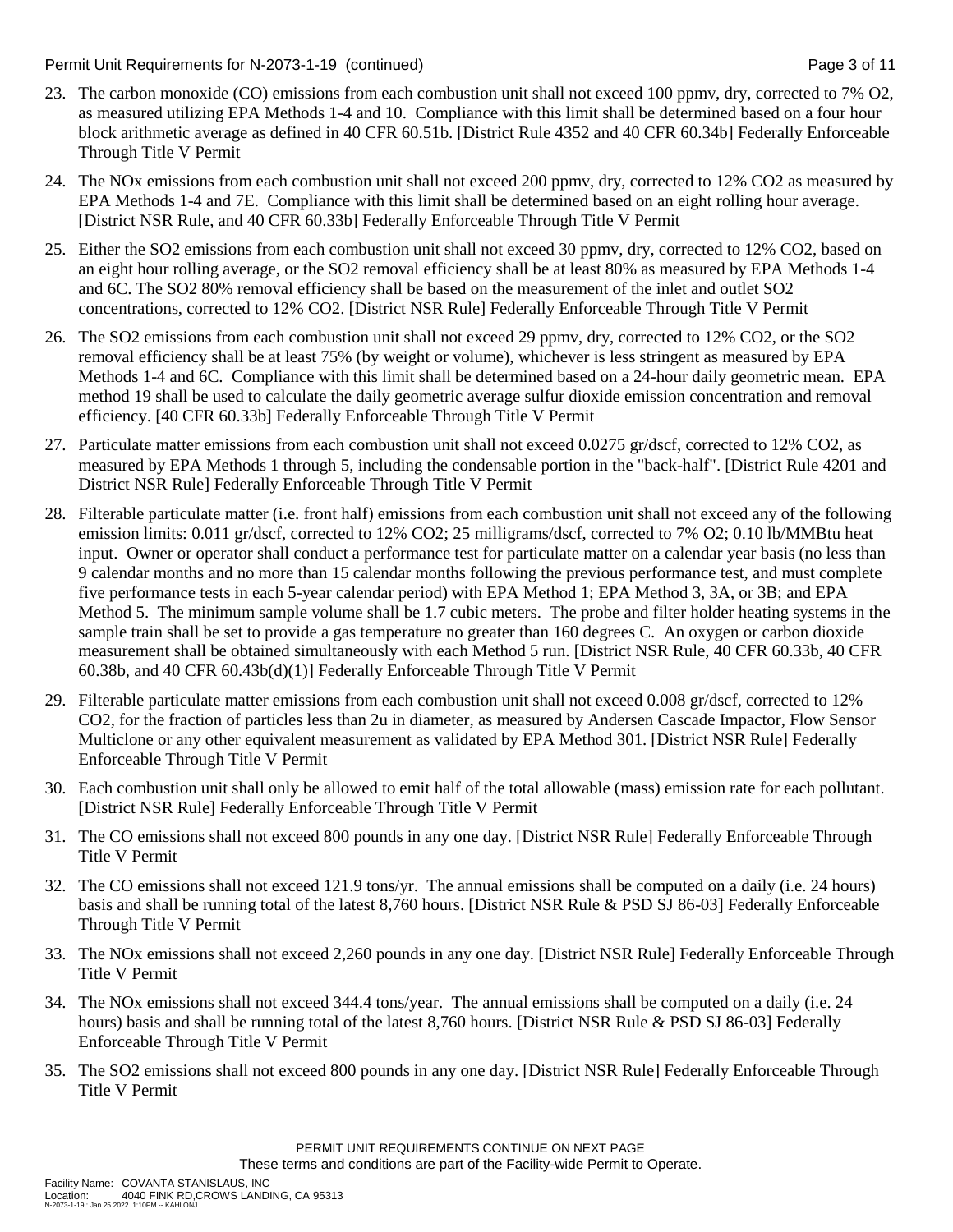Permit Unit Requirements for N-2073-1-19 (continued) Page 4 of 11

- 36. The SO2 emissions shall not exceed 121.9 tons/year. The annual emissions shall be computed on a daily (i.e. 24 hours) basis and shall be running total of the latest 8,760 hours. [District NSR Rule & PSD SJ 86-03] Federally Enforceable Through Title V Permit
- 37. The PM emissions shall not exceed 475 pounds in any one day. Particulate matter emissions shall not exceed the hourly rate as calculated in District Rule 4202 using the equation  $E=3.59 \times P^0 \cdot 0.62$  if P is less than or equal to 30 tons per hour, or E=17.37xP^0.16 if P is greater than 30 tons per hour. Particulate emissions shall be no more than 0.1 lbs per 100 lbs of combustible refuse charged. [District Rules NSR, 4202, and 4203, 4.3] Federally Enforceable Through Title V Permit
- 38. Permittee shall not discharge into the atmosphere, from either combustor, any particles which are individually large enough to be visible while suspended in the atmosphere. [District Rule 4203]
- 39. The PM emissions shall not exceed 72.4 tons/year. The annual emissions shall be computed on a monthly basis and shall be running total of the latest 12 months. [District NSR Rule] Federally Enforceable Through Title V Permit
- 40. The combined post-control PM10 emissions from the combustion units shall not exceed 70 ton/yr. The annual emissions shall be computed on a monthly basis and shall be running total of the latest 12 months. [District Rule 2201 and 40 CFR Part 64] Federally Enforceable Through Title V Permit
- 41. Emissions of combustion contaminants from each fuel burning equipment unit shall not exceed 0.1 gr/dscf, corrected to 12% CO2, and 10 lb/hr. Combustion contaminants are defined as total PM (filterable plus condensable) minus the ammonium salts (e.g. ammonium chloride, ammonium sulfate, ammonium bisulfate, etc.) present in the condensable PM fraction. A "fuel burning equipment unit" is the minimum number of fuel burning equipment required to operate simultaneously for the production of useful heat. Compliance with this emission limit shall be demonstrated annually by source test conducted according to EPA Methods 5 and 202 (or other APCO approved methods). Ammonium salts in the condensable PM fraction shall be determined by analysis of the condensable PM fraction by ion chromatography (or other APCO approved method). [District Rule 4301] Federally Enforceable Through Title V Permit
- 42. The THC emissions shall not exceed 96 pounds in any one day. [District NSR Rule] Federally Enforceable Through Title V Permit
- 43. The THC emissions shall not exceed 14.6 tons/year. The annual emissions shall be computed on a monthly basis and shall be running total of the latest 12 months. [District NSR Rule] Federally Enforceable Through Title V Permit
- 44. The THC emissions (as CH4) from each combustion unit shall not exceed 70 ppmv, dry, corrected to 12% CO2 as measured by EPA Methods 1-4 and 25A. [District NSR Rule] Federally Enforceable Through Title V Permit
- 45. Ammonia (NH3) breakthrough of the exhaust shall not exceed 50 ppmv, dry, as measured by BAAQMD Method ST-1B. The facility shall be exempt from this condition for periods of start-up, shutdown, and malfunction as defined in 40 CFR 60.58b(a). [District Rule 4102]
- 46. The Antimony emissions from each combustion unit shall not exceed 0.0315 g/s as measured by CARB Method 436. [District Rule 4102]
- 47. The Arsenic emissions from each combustion unit shall not exceed 0.0005 g/s as measured by CARB Method 436. [District Rule 4102]
- 48. The Beryllium emissions from each combustion unit shall not exceed 0.00005 g/s as measured by CARB Method 436. [District Rule 4102]
- 49. The Cadmium emissions from each combustion unit shall not exceed either of the following: 0.0013 g/s; 0.035 milligrams/dscf, corrected to 7% O2; each as measured by EPA Methods 1, 3, and 29 [40 CFR 60.33b and District Rule 4102] Federally Enforceable Through Title V Permit
- 50. The Chromium +6 emissions from each combustion unit shall not exceed 0.00005 g/s as measured by CARB Method 436 (5% of the total chromium shall be considered to be hexavalent chromium). [District Rule 4102]
- 51. The Copper emissions from each combustion unit shall not exceed 0.155 g/s as measured by CARB Method 436. [District Rule 4102]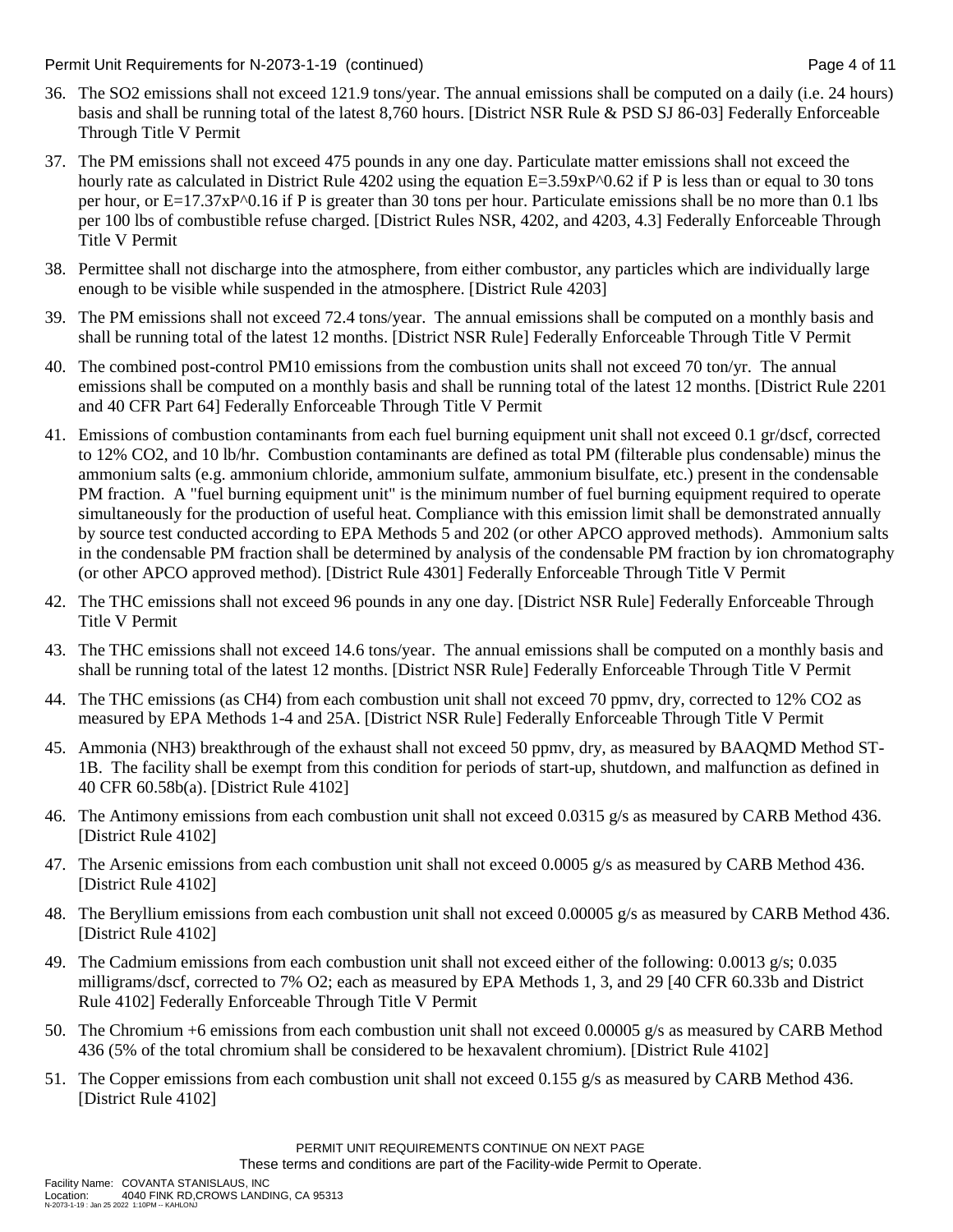Permit Unit Requirements for N-2073-1-19 (continued) Page 5 of 11

- 52. The Dioxin/Furan emissions from each combustion unit shall not exceed 30 ng/dscm (total mass), corrected to 7% O2, as measured by EPA Method 23. [40 CFR 60.33b] Federally Enforceable Through Title V Permit
- 53. The Dioxin/Furan emissions from each combustion unit shall not exceed 50 ng/s, based on the Department of Health Services toxic equivalent calculation. [District Rule 4102]
- 54. The Hydrogen Fluoride (HF) emissions from each combustion unit shall not exceed 0.05 g/s as measured by EPA Method 26. [District Rule 4102]
- 55. The Hydrogen Chloride (HCl) emissions from each combustion unit shall not exceed either of the following: 1.4 g/s; 29 ppmv or the HCl removal efficiency shall be at least 95% (by weight or volume), whichever is less stringent, corrected to 7% O2; each as measured by EPA Method 26. [40 CFR 60.33b and District Rule 4102] Federally Enforceable Through Title V Permit
- 56. The Lead emissions from each combustion unit shall not exceed either of the following: 0.014 g/s; 0.400 milligrams/dscf, corrected to 7% O2; each as measured by EPA Methods 1, 3, and 29. [40 CFR 60.33b and District Rule 4102] Federally Enforceable Through Title V Permit
- 57. The Manganese emissions from each combustion unit shall not exceed 0.055  $g/s$  as measured by CARB Method 436. [District Rule 4102]
- 58. The Mercury emissions from each combustion unit shall not exceed 0.050 mg/dscm, corrected to 7% O2, or the mercury removal efficiency shall be at least 85% by weight, whichever is less stringent, as measured by EPA Methods 1, 3, and 29. [40 CFR 60.33b] Federally Enforceable Through Title V Permit
- 59. The Mercury emissions from each combustion unit shall not exceed 0.0025 g/s (3-hour average). [PSD ATC SJ 86-03 and District Rule 4102] Federally Enforceable Through Title V Permit
- 60. The Nickel emissions from each combustion unit shall not exceed 0.025 g/s as measured by CARB Method 436. [District Rule 4102]
- 61. The Selenium emissions from each combustion unit shall not exceed 0.055 g/s as measured by CARB Method 436. [District Rule 4102]
- 62. The Vanadium emissions from each combustion unit shall not exceed 0.15 g/s as measured by CARB Method 436. [District Rule 4102]
- 63. The Zinc emissions from each combustion unit shall not exceed 0.315 g/s as measured by CARB Method 436. [District Rule 4102]
- 64. The mass emission rates shall be calculated from the hourly stack concentrations and the volumetric flow rate using municipal solid waste Carbon Dioxide based F-factor of 1820 dscf/MMBtu (EPA Method 19, Table 19-2). [District NSR Rule & PSD SJ 86-03] Federally Enforceable Through Title V Permit
- 65. The total steam generated from each boiler shall not exceed 110% of the maximum demonstrated combustion unit load achieved in the most recent Dioxin/Furan performance test, as defined in 40 CFR 60.51b. [40 CFR 60.34b(b)] Federally Enforceable Through Title V Permit
- 66. The maximum flue gas temperature, measured at the particulate matter control device inlet from each boiler, shall not be higher than 17 deg. C (31 deg. F) above the maximum demonstrated particulate matter control device temperature as defined in 40 CFR 60.51b. [40 CFR 60.34b(b)] Federally Enforceable Through Title V Permit
- 67. The steam load and particulate matter control device inlet flue gas temperature limitations shall apply at all times except during the annual Dioxin/Furan performance test, the two weeks preceding the annual Dioxin/Furan performance test, and when the facility obtains a waiver in accordance with permission granted by the Administrator or the Air Pollution Control Officer. [40 CFR 60.53b(b)] Federally Enforceable Through Title V Permit
- 68. The ammonia (NH3) injection rate shall be measured and recorded continuously. [District NSR Rule] Federally Enforceable Through Title V Permit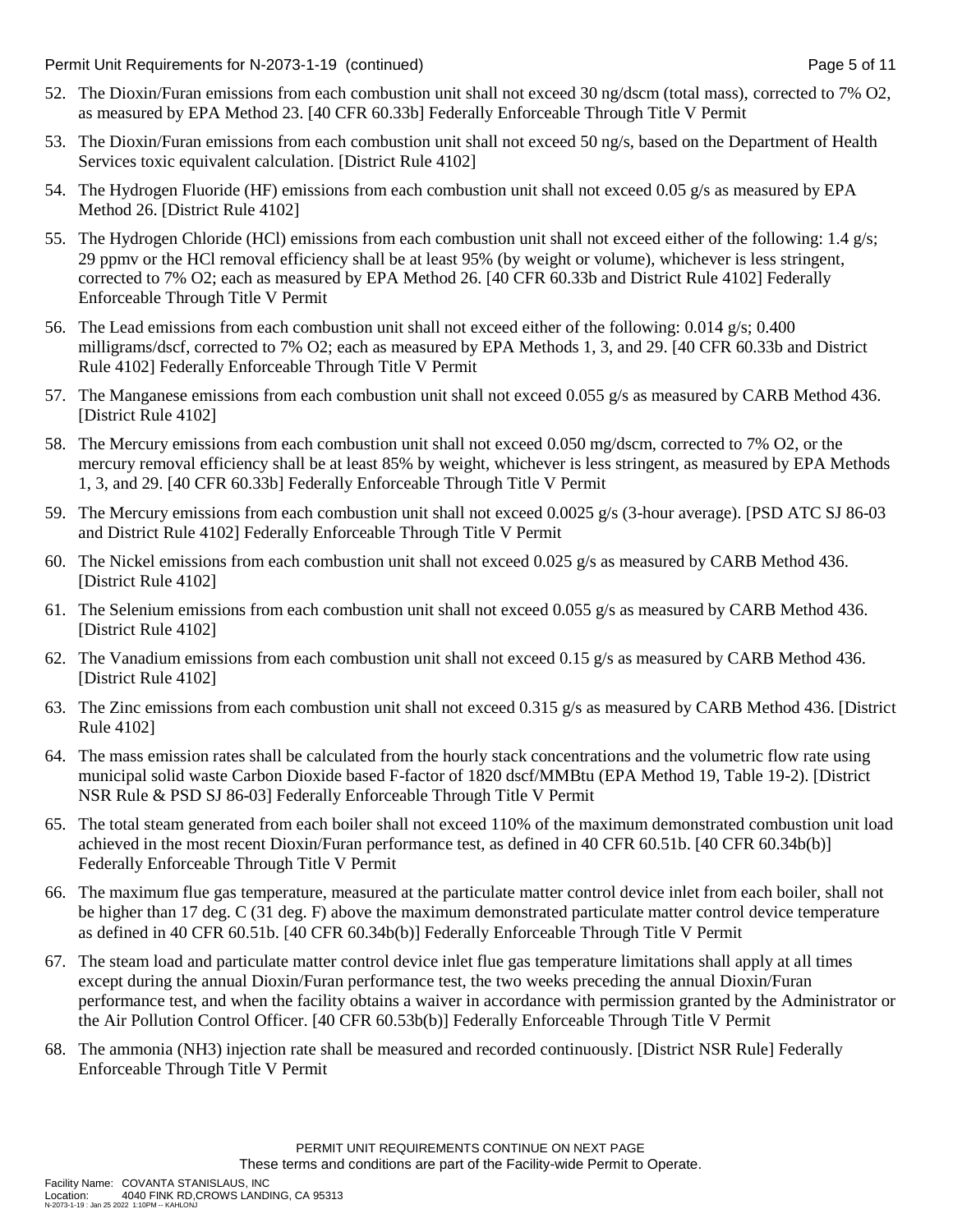Permit Unit Requirements for N-2073-1-19 (continued) Page 6 of 11

- 69. For the purpose of demonstrating compliance with NOx, SOx and CO emissions limits using CEMS data, at least 75% of hourly averages comprising the applicable averaging period must be valid, as defined in 40 CFR 60.13. [District Rule 2080] Federally Enforceable Through Title V Permit
- 70. The facility may install, calibrate, maintain, and operate a backup CEM to monitor NOx, SO2, CO and CO2 in accordance with 40 CFR 60.58b and Appendices B and F. Permittee shall identify all periods during which backup CEMS data has been used in the monthly report submitted pursuant to condition 99 of this permit. [District Rule 1080] Federally Enforceable Through Title V Permit
- 71. The facility shall install, calibrate, maintain, and operate a carbon dioxide CEM at the economizer and stack locations of each combustion unit, in accordance with 40 CFR 60.58b(b) and Appendices B and F. [40 CFR 60.38b and District Rule 4352] Federally Enforceable Through Title V Permit
- 72. The facility shall install, calibrate, maintain, and operate a continuous opacity monitoring system in accordance with 40 CFR 60.13 and Appendix B. [40 CFR 60.38b and 40 CFR Part 64] Federally Enforceable Through Title V Permit
- 73. The facility shall install, calibrate, maintain, and operate a sulfur dioxide CEM at the stack locations in accordance with 40 CFR 60.58b(e) and Appendices B and F. [40 CFR 60.38b] Federally Enforceable Through Title V Permit
- 74. The facility shall install, calibrate, maintain, and operate a nitrogen oxides CEM at the stack locations in accordance with 40 CFR 60.58b(h) and Appendices B and F. [40 CFR 60.38b and District Rule 4352] Federally Enforceable Through Title V Permit
- 75. The facility shall install, calibrate, maintain, and operate a carbon monoxide CEM at the stack locations in accordance with 40 CFR 60.58b(i) and Appendices B and F. [40 CFR 60.38b] Federally Enforceable Through Title V Permit
- 76. The facility shall install, calibrate, maintain, and operate a continuous steam flow monitoring and recording device and a device to measure temperature at the inlet of each particulate matter control device in accordance with 40 CFR 60.58b(i). [40 CFR 60.38b] Federally Enforceable Through Title V Permit
- 77. The permittee shall be responsible for providing the District access, via telemetry, to the stored computerized data associated with the continuous emission monitoring system. [District Rule 1080, 7.0] Federally Enforceable Through Title V Permit
- 78. Continuous monitoring and recording equipment shall be provided for the following: No. 2 fuel oil burning rate and temperature. Each combustion unit shall have sufficient monitors to demonstrate combustion unit temperature profile as required in condition 13 and flue gas temperature into the particulate matter control device as required by condition 64. [District Rule 1080, 7.0] Federally Enforceable Through Title V Permit
- 79. In the event that monitoring or test data show that emissions from the facility exceed any emission limitation conditions of this Permit to Operate, the permittee shall take immediate corrective action to bring the plant's emissions within these limitations. [District NSR Rule] Federally Enforceable Through Title V Permit
- 80. Emissions in excess of those allowed by this permit shall be cause for the District to order an immediate reduction in fuel feed rate or to take other appropriate abatement action. [District Rule 2080] Federally Enforceable Through Title V Permit
- 81. The permittee shall notify the District of any emission violation by the next working day after such violation has occurred. [District Rule 2080] Federally Enforceable Through Title V Permit
- 82. Performance testing to demonstrate compliance with permit conditions shall be conducted annually (at least every calendar year but no later than 12 months from previous performance testing). The main exhaust stack shall be equipped with permanent provisions to allow collection of stack gas samples using approved test methods. [District Rules 1081 - 3.0, 4.0, 4352 - 6.2.1 & PSD SJ 86-03] Federally Enforceable Through Title V Permit
- 83. All emission measurements shall be made with the unit operating either at conditions representative of normal operations or conditions specified in this Permit to Operate. [District Rule 4352] Federally Enforceable Through Title V Permit
- 84. No compliance determination shall be established within two hours after a period in which fuel flow to the unit is zero, or is shut off for 30 minutes or longer. [District Rule 4352] Federally Enforceable Through Title V Permit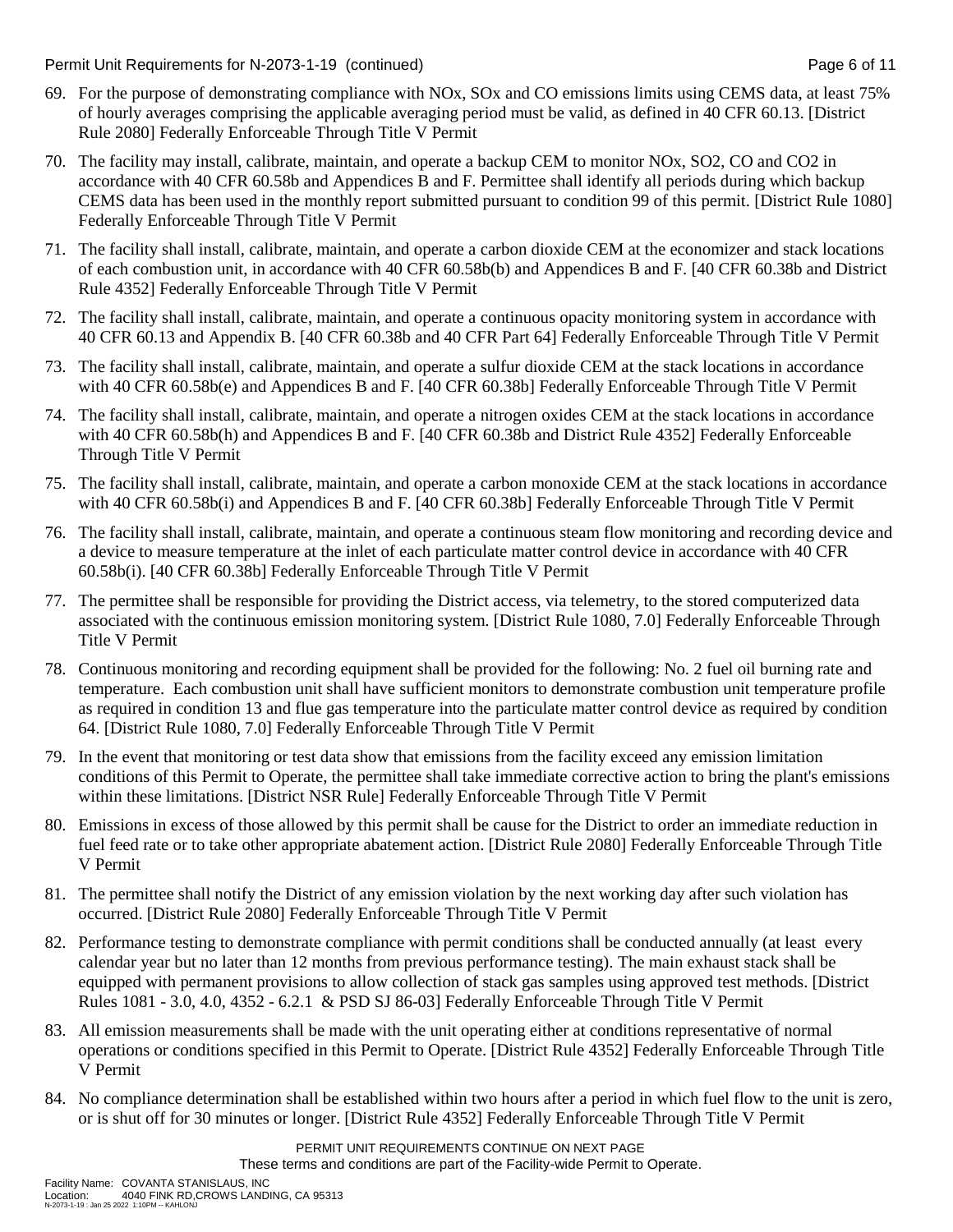Permit Unit Requirements for N-2073-1-19 (continued) Page 7 of 11

- 85. Performance testing shall be conducted using the methods and procedures approved by the District. The District must be notified 30 days prior to any performance test, and a test plan must be submitted for approval 15 days prior to testing. [District Rule 1081, 7.1] Federally Enforceable Through Title V Permit
- 86. The results of each performance test shall be submitted to the District within 60 days thereafter. [District Rule 1081, 7.3] Federally Enforceable Through Title V Permit
- 87. Performance tests shall include a test of both combustion unit exhausts following the baghouse for the following parameters, corrected to 12% CO2 on a dry basis: Oxides of nitrogen emissions; Total hydrocarbons, as methane; Carbon monoxide; Sulfur dioxide; Concentrations of gaseous ammonia (NH3); and Exhaust flow rate, wet and dry. [District Rule 1081, 4.0] Federally Enforceable Through Title V Permit
- 88. Performance tests shall include: Total particulate matter emission concentration corrected to 12% CO2 and shall be conducted including the condensable portion in the "back half"; and Filterable particulate matter emission concentration corrected to 12% CO2 and shall be conducted including only "front-half". If the measured Filterable particulate matter emission concentration is greater than 0.008 gr/dscf, corrected to 12% CO2, testing shall be conducted to verify compliance with condition 29. [District Rule 1081, 4.0] Federally Enforceable Through Title V Permit
- 89. Performance tests shall include a test of both combustion unit exhausts following the baghouse for the following parameters, corrected to 12% CO2 on a dry basis: Polynuclear aromatic hydrocarbons (Benzo-A-Pyrene, Benzo-E-Pyrene, Benzo-A-Anthracene, and Coronene and PCB); and Dioxins and Furans. [District Rule 1081, 4.0] Federally Enforceable Through Title V Permit
- 90. The following Dioxin isomers & homologues shall be measured in both the combustion unit exhausts: 2,3,7,8 tetra CDD; total tetra CDD; 1,2,3,7,8 penta CDD; total penta CDD; 1,2,3,4,7,8 hexa CDD; 1,2,3,6,7,8 hexa CDD; 1,2,3,7,8,9 hexa CDD; total hexa CDD; 1,2,3,4,6,7,8 hepta CDD; total hepta CDD; total octa CDD. [District Rule 1081, 4.0] Federally Enforceable Through Title V Permit
- 91. The following Furan isomers & homologues shall be measured in both the combustion unit exhausts: 2,3,7,8 tetra CDF; total tetra CDF; 1,2,3,7,8 penta CDF; 2,3,4,7,8 penta CDF; total penta CDF; 1,2,3,4,7,8 hexa CDF; 1,2,3,6,7,8 hexa CDF; 1,2,3,7,8,9 hexa CDF; 2,3,4,6,7,8 hexa CDF; total hexa CDF; 1,2,3,4,6,7,8 hepta CDF; 1,2,3,4,7,8,9 hepta CDF; total hepta CDF; total octa CDF. [District Rule 1081, 4.0] Federally Enforceable Through Title V Permit
- 92. The facility may elect to alternate Dioxin/Furan testing on each stack, if the previous two years indicate Dioxin/Furan emissions levels are less than or equal to 15 ng/dscm total mass, corrected to 12% CO2. [40 CFR 60.38b and District Rule 4102] Federally Enforceable Through Title V Permit
- 93. Performance tests of both combustion unit exhausts shall be performed for HCl, corrected to 12% CO2 on a dry basis, and for the following heavy metals, corrected to 12% CO2 on a dry basis: Antimony, Arsenic, Beryllium, Cadmium, Total Chromium (5% of the total chromium shall be considered to be hexavalent chromium), Copper, Lead, Manganese, Mercury, Nickel, Selenium, Vanadium, and Zinc. [District Rule 1081, 4.0] Federally Enforceable Through Title V Permit
- 94. A performance test of both combustion unit exhausts shall be performed for HF, corrected to 12% CO2 on a dry basis. [District Rule 4102]
- 95. Cooling tower drift shall not exceed 0.005 percent of the circulating water flow or a maximum annual drift emission rate of 1,090,000 kg/year as demonstrated by design calculations. Chromium compounds shall not be used as an additive in the cooling tower water. [District Rule 4102 and 40 CFR 63 Subpart Q] Federally Enforceable Through Title V Permit
- 96. Soot blowers or super heater rappers shall be operated in a mode consistent with normal cleaning requirements of the system during the performance tests. [District Rule 1081, 4.0] Federally Enforceable Through Title V Permit
- 97. The facility shall submit an annual report in accordance with 40 CFR 60.59b(g) by February 1 of each year following the calendar year in which the data were collected. [40 CFR 60.39b] Federally Enforceable Through Title V Permit
- 98. The facility shall submit semiannual reports within 31 days following the end of each 6 month period in accordance with 40 CFR 60.59b(h). [40 CFR 60.39b] Federally Enforceable Through Title V Permit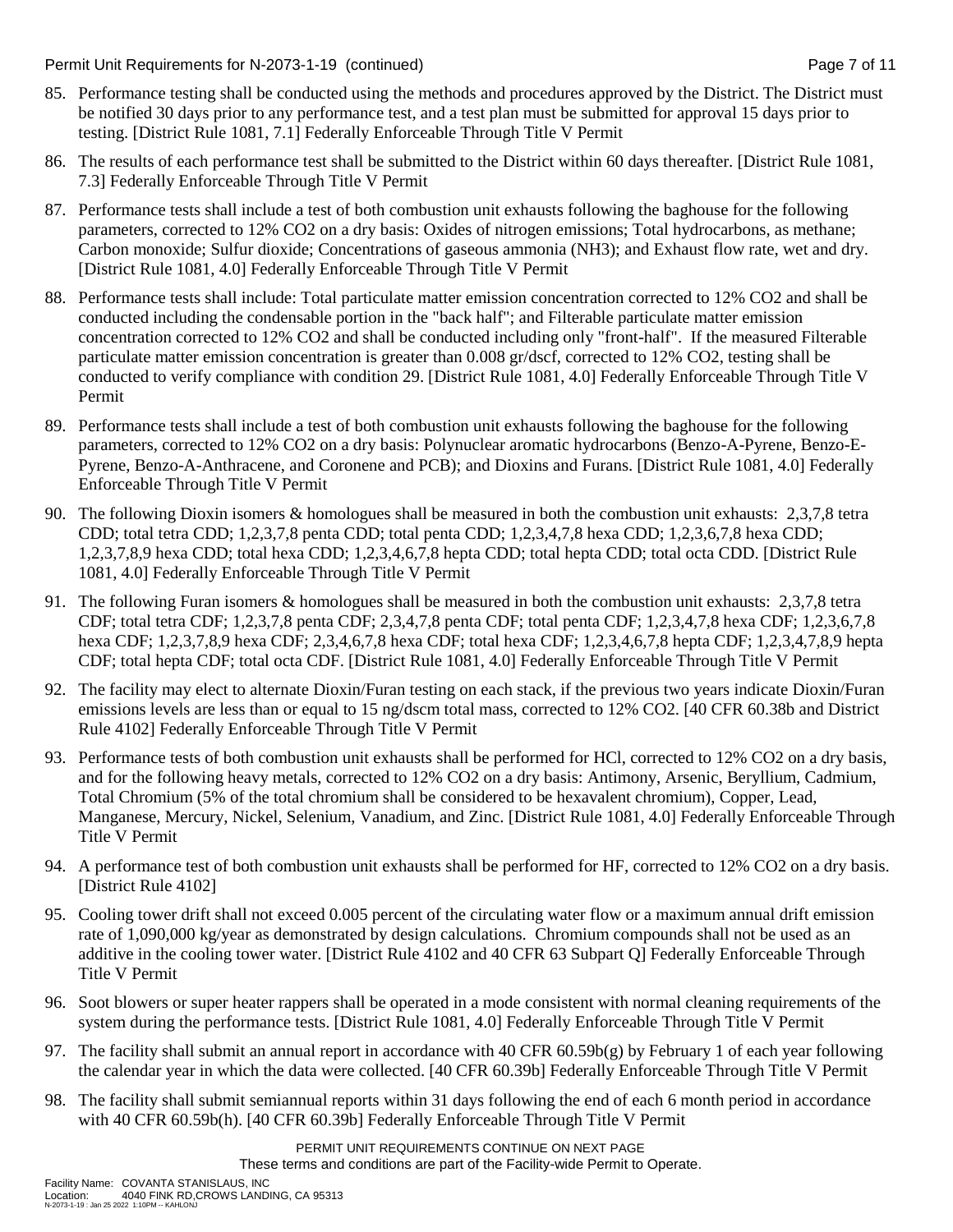### Permit Unit Requirements for N-2073-1-19 (continued) Page 8 of 11

- 99. A monthly report summarizing the quantity of pollutant emissions of SO2, NOx, and CO, based on data from the CEM system, shall be included in the information required by following condition. Copies of the monthly reports prepared pursuant to this condition shall be sent to the district office by the 15th day of the following month. For all pollutants monitored by the CEM system which require correction or adjustment of the raw values reported by the CEM system for flue gas diluent concentrations, a diluent cap equivalent to a minimum carbon dioxide (CO2) concentration of 5 percent (%) or a maximum oxygen (O2) concentration of 14% shall be applied for purposes of demonstrating compliance with all limits on emissions of such pollutants during any period of startup, shutdown, or malfunction, including, but not limited to, a loss of boiler water level control or loss of combustion air control. Permittee shall identify all periods during which a diluent cap has been applied in the monthly reports submitted pursuant to this condition [District Rule 1070, 4.0] Federally Enforceable Through Title V Permit
- 100. Permittee shall maintain a complete file containing all measurements, records, required monitoring data and support information. Support information includes copies of all reports required by this permit and for continuous monitoring instrumentation, and all calibration and maintenance records. This file shall include, but not be limited to: (a) Data collected from in-stack monitoring instruments; (b) Input rate records for all fuels burned; (c) Purchase records that indicate the sulfur content, by weight, of all fuel oil #2 purchased; (d) Results of all source tests; (e) All other air pollution system performance evaluations and records of calibration checks, calibration gas cylinder changes, adjustments and maintenance performed on all equipment (including CEM adjustment or maintenance). [District Rule 1070, 4.0 & PSD SJ 86-03] Federally Enforceable Through Title V Permit
- 101. Records shall be kept for each unit with the following: (a) Specific time of operation of each combustion unit; (b) Specific time of operation of the auxiliary burners; (c) Equipment breakdowns or malfunctions; (d) Exceedances of emission standards. [District Rule 1070, 4.0] Federally Enforceable Through Title V Permit
- 102. The permittee shall follow all written maintenance procedures and schedules for the following: all emissions control equipment, combustion units, and monitoring equipment for measuring emission levels. [District Rule 1070, 4.0] Federally Enforceable Through Title V Permit
- 103. Operating and maintenance manuals, subject to District review, shall be provided for the equipment covered by this permit. The permittee's operators shall be trained in the operation and maintenance of both fuel burning and pollution control equipment. [District Rule 1070, 4.0] Federally Enforceable Through Title V Permit
- 104. If the Fuel Oil #2 is Air Resources Board regulated diesel fuel, with a supplier certified sulfur content less than 0.25% by weight, the operator shall maintain copies of all fuel invoices and supplier certifications. [District Rule 2520, 9.3.2] Federally Enforceable Through Title V Permit
- 105. If the Fuel Oil #2 is non-certified for sulfur content of less than 0.25% by weight, then the owner or operator shall determine the sulfur content of each delivery of Fuel Oil being fired. The sulfur content shall be determined using ASTM method D 2880. [District Rule 2520, 9.3.2] Federally Enforceable Through Title V Permit
- 106. Permittee shall provide access to all sampling ports and platforms on boiler exhaust stacks in accordance with 40 CFR 60.8(e) and District Rule 1081 (as amended 12/16/93). [District Rule 1081, 3.3; & PSD SJ 86-03] Federally Enforceable Through Title V Permit
- 107. The SO2 emissions from both combustion units shall be more stringent of 35.6 lb/hr or 42 ppm, dry, corrected to 12% CO2, averaged over three hour period and more stringent of 33.3 lb/hr or 40 ppm, dry, corrected to 12% CO2, averaged over a 24 hour period. [PSD SJ 86-03] Federally Enforceable Through Title V Permit
- 108. The NOx emissions from both combustion units shall be more stringent of 107 lb/hr or 175 ppm, dry, corrected to 12% CO2, averaged over three hour period and more stringent of 100 lb/hr or 165 ppm, dry, corrected to 12% CO2, averaged over a 24 hour period. [PSD SJ 86-03 and Rule 4352] Federally Enforceable Through Title V Permit
- 109. The CO emissions from both combustion units shall be 33.3 lb/hr or 400 ppm, dry, corrected to 12% CO2 (3-hour average). [PSD SJ 86-03] Federally Enforceable Through Title V Permit
- 110. The Mercury emissions from both combustion units shall not exceed 0.083 lb/hr (3-hour average) as measured by EPA Method 101. Upon EPA approval of a change to the facility PSD permit allowing Method 29 to be used in place of Method 101, Method 29 may be used to measure Mercury emissions. (40 CFR Part 61, Appendix B). [PSD SJ 86-03] Federally Enforceable Through Title V Permit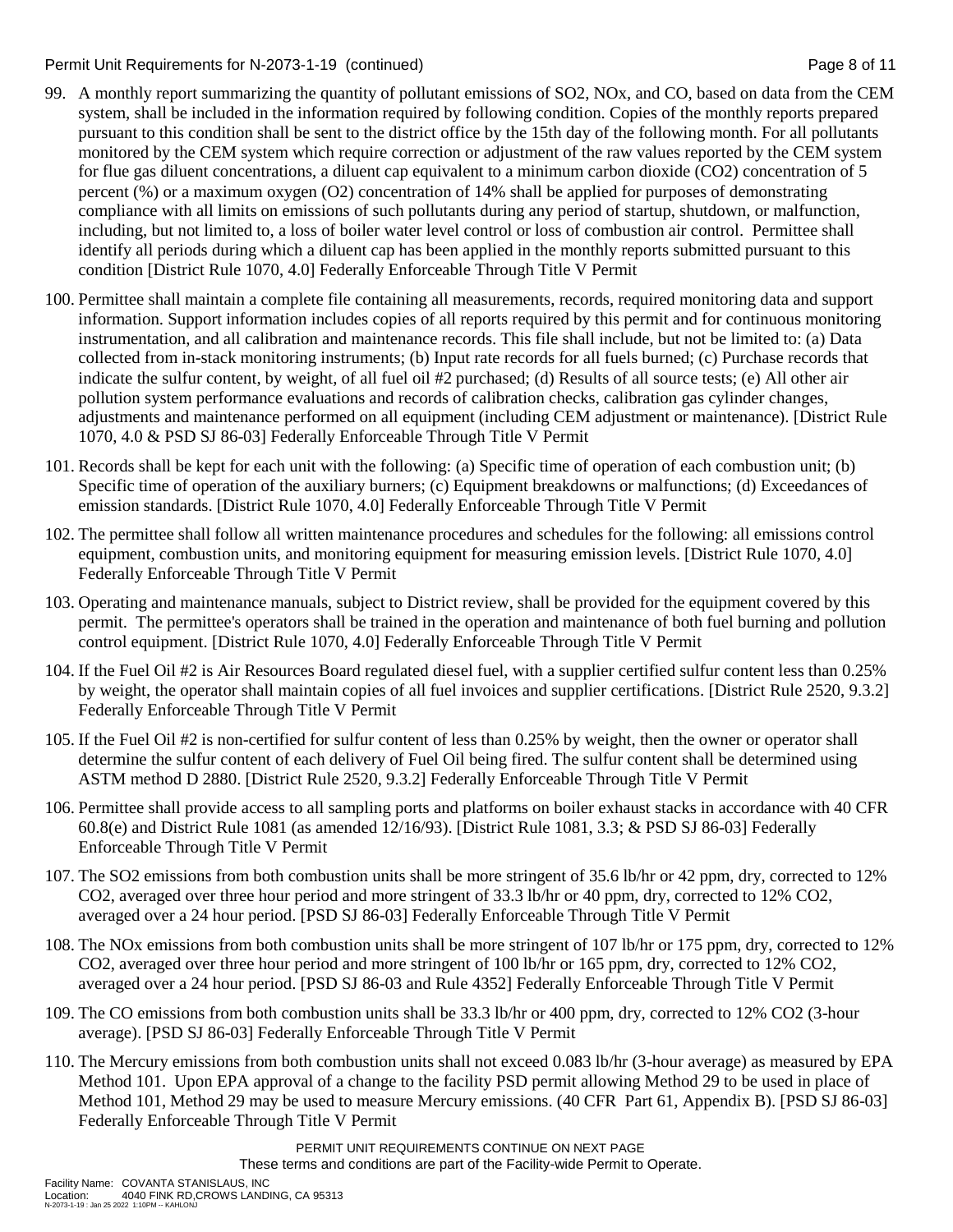### Permit Unit Requirements for N-2073-1-19 (continued) Page 9 of 11

- 111. Permittee shall submit a written report of all excess emissions to EPA (Attn: A-3-3) for every calendar quarter. The report shall include the following: (a) the magnitude of excess emissions computed in accordance with 40 CFR 60.13(h), any conversion factors used, and the date and time of commencement and completion of each time period of excess emissions. (b) Specific identification of each time period of excess emissions that occurs during startups, shutdowns, and malfunctions of furnace/boiler system. The nature and cause of malfunction (if known) and corrective action taken or preventive measures adopted shall be reported. (c) The date and time identifying each period during which continuous monitoring system was inoperative except for zero and span checks, and the nature of the system repairs and adjustments. (d) When no excess emissions have occurred or the continuous monitoring system has not been inoperative, repaired, or adjusted, such information shall be stated in report. (e) Excess emissions shall be defined as any three-hour period during which the average emissions of NOx, SO2, and/or CO, as measured by continuous monitoring system exceeds the NOx, SO2, and/or CO emission limit set for each of the pollutants. (f) Excess emissions indicated by the CEM system shall be considered violations of the applicable emission limit for purposes of PSD permit. [PSD SJ 86-03] Federally Enforceable Through Title V Permit
- 112. The calculation of annual emissions shall commence with the submission of the first fourth-quarter report, and will continue to be calculated and submitted with each successive quarterly report. The quarterly reports shall contain highest annual emissions computed for each week in the quarter, as well as all excesses of the annual emissions limits. [PSD SJ 86-03] Federally Enforceable Through Title V Permit
- 113. Permittee shall meet all applicable requirements of Subparts A, Db, and E of 40 CFR 60. [PSD SJ 86-03] Federally Enforceable Through Title V Permit
- 114. Permittee shall comply with following activated carbon mass feed requirements: (1) During the initial performance test and each subsequent performance test for dioxins/furans and mercury, as applicable, the permittee shall calculate and record an average carbon mass feed rate in pounds per hour being employed based on load cell measurements of carbon feed during the test; (2) During operation of the facility, the carbon injection mass feed rate must be measured using load cells, calculated and recorded on an eight (8) hour block average basis, and must equal or exceed the level(s) documented during the most recent performance tests for dioxins/furans and mercury. When calculating the eight (8) hour block average, exclude the hours when the combustion unit is not operational and include the hours when the combustion unit is operating but the carbon feed system is not working properly. [40 CFR 60.38b & 40 CFR 60.58b(m)(1), (2)] Federally Enforceable Through Title V Permit
- 115. The permittee shall estimate the total carbon usage of the plant (kilograms or pounds) for each calendar quarter by two independent methods, according to the following procedures: (1) The weight of carbon delivered to the plant. (2) The permittee shall estimate the average carbon mass feed rate for each during the operation of each combustion unit, and sum the results for both units at the plant for the total number of hours of operation during the calendar quarter. [40 CFR 60.38b & 40 CFR 60.58b(m)] Federally Enforceable Through Title V Permit
- 116. Should additional guidance related to the June 3, 1986 PSD remand, applicable to PSD permit action, be developed, the Permittee shall provide to EPA any such analysis, data, or demonstration of compliance with the other requirements within the time required by the guidance. [PSD SJ 86-03] Federally Enforceable Through Title V Permit
- 117. The Regional Administrator shall be notified by telephone within 48 hours following any failure of air pollution control equipment, process equipment, or of a process to operate in a normal manner which results in an increase in emissions above any allowable emissions limit stated in Section VIII of these conditions. In addition, the Regional Administrator shall be notified in writing within fifteen (15) days of any such failure. This notification shall include a description of the malfunctioning equipment or abnormal operation, the date of the initial failure, the period of time over which emissions were increased due to the failure, the cause of the failure, the estimated resultant emissions in excess of those allowed under Section IX of these conditions, and the methods utilized to restore normal operations. Compliance with this malfunction notification provision shall not excuse or otherwise constitute a defense to any violations of this permit or of any law or regulations which such malfunction may cause. [PSD SJ 86-03] Federally Enforceable Through Title V Permit
- 118. Facility shall operate only when a fully certified chief facility operator or fully certified shift supervisor is on duty, except as allowed under 40 CFR 60.54b(c)(2). [40 CFR 60.35b] Federally Enforceable Through Title V Permit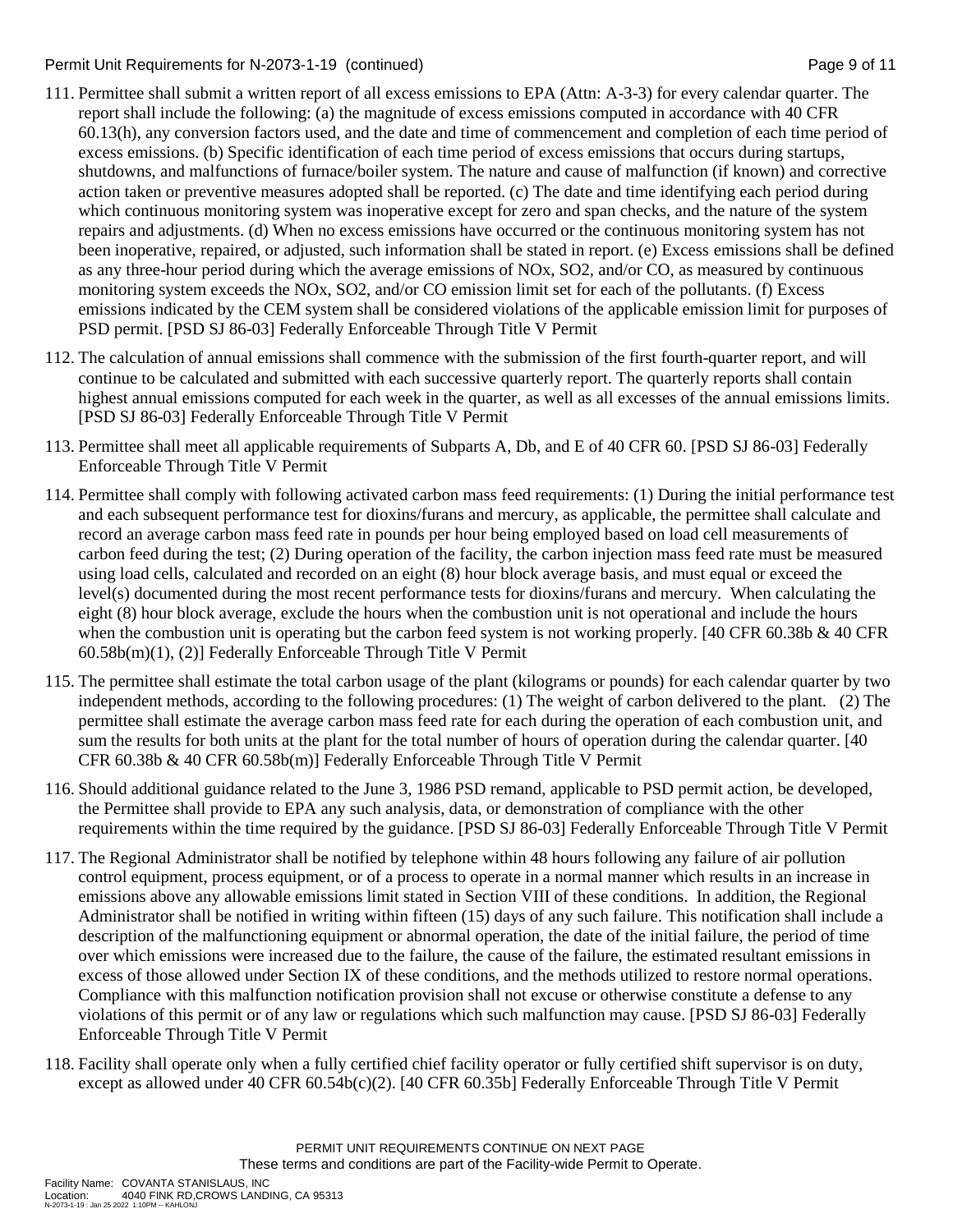Permit Unit Requirements for N-2073-1-19 (continued) example and the state of the Page 10 of 11

- 119. All chief facility operators, shift supervisors, and control room operators shall have completed the EPA or State municipal waste combustor operator training course. [40 CFR 60.35b] Federally Enforceable Through Title V Permit
- 120. Owner or operator shall conduct a performance test for opacity on a calendar year basis (no less than 9 calendar months and no more than 15 calendar months following the previous performance test, and must complete five performance tests in each 5-year calendar period) using EPA Method 9 and the average of three test runs to determine compliance. [40 CFR 60.38b] Federally Enforceable Through Title V Permit
- 121. Permittee shall establish parameters for the differential pressure across the baghouse filter, which provides a reasonable assurance of ongoing compliance with emission limitations stated in this permit. The initial parameters shall be established using manufacturer/supplier recommendations and by correlating with opacity readings and source test results. These parameters shall be reviewed annually and revised if necessary based on PM10 source test result data, historical operating data and manufacturer/supplier recommendations. [40 CFR Part 64] Federally Enforceable Through Title V Permit
- 122. The baghouse differential operating pressure shall be monitored and recorded on each day the solid waste combustors/boilers operate. The permittee shall compare the readings with the acceptable range. Upon detecting any excursion from the acceptable range pressure readings, the permittee shall investigate the excursion and take corrective action to minimize excessive emissions and prevent recurrence of the excursion as expeditiously as practicable. [40 CFR Part 64] Federally Enforceable Through Title V Permit
- 123. The permittee shall comply with the compliance assurance monitoring operation and maintenance requirements of 40 CFR part 64.7. [40 CFR 64] Federally Enforceable Through Title V Permit
- 124. If the District or EPA determine that a Quality improvement Plan is required under  $40 \text{ CFR } 64.7\text{(d)}(2)$ , the permittee shall develop and implement the Quality Improvement Plan in accordance with 40 CFR 64.8. [40 CFR Part 64] Federally Enforceable Through Title V Permit
- 125. The permittee shall comply with the recordkeeping and reporting requirements of 40 CFR 64.9 [40 CFR Part 64] Federally Enforceable Through Title V Permit
- 126. During any 96-hour periods of startup or 12-hour periods of shutdown, the facility shall be exempt from emission limits identified in this permit which are based upon District Rule 4352. The emission control systems shall be in operation and emissions shall be minimized insofar as technologically feasible during start-up or shutdown. [District Rule 4352] Federally Enforceable Through Title V Permit
- 127. Upon detecting any excursion from the 10% opacity limit, the permittee shall investigate the excursion and take corrective action to minimize excessive emissions and prevent recurrence of the excursion as expeditiously as practicable. Corrective action shall include the following: inspecting the dust collector system for any tears, abrasions, or holes in the filters; inspecting closed duct systems for damage; and repairing or replacing any defective or damaged material. [40 CFR Part 64] Federally Enforceable Through Title V Permit
- 128. The baghouse shall operate at all times with a minimum differential pressure of 2 inches water column and a maximum differential pressure of 10 inches water column [40 CFR Part 64] Federally Enforceable Through Title V Permit
- 129. The baghouse differential operating pressure shall be monitored and recorded on each day the solid waste combustors/boilers operate. The permittee shall compare the readings with the acceptable range. Upon detecting any excursion from the acceptable range pressure readings, the permittee shall investigate the excursion and take corrective action to minimize excessive emissions and prevent recurrence of the excursion as expeditiously as practicable. Corrective action shall include the following: inspecting the dust collector system for any tears, abrasions, or holes in the filters; inspecting closed duct systems for damage; and repairing or replacing any defective or damaged material. [40 CFR Part 64] Federally Enforceable Through Title V Permit
- 130. Each time SO2 emissions from each combustion unit exceeds 30 ppmv, dry, corrected to 12% CO2, based on an eighthour rolling average, facility shall demonstrate that SO2 removal efficiency is at least 80% as measured by EPA Methods 1-4 and 6C, based on the measurement of the inlet and outlet SO2 concentrations. [40 CFR Part 64] Federally Enforceable Through Title V Permit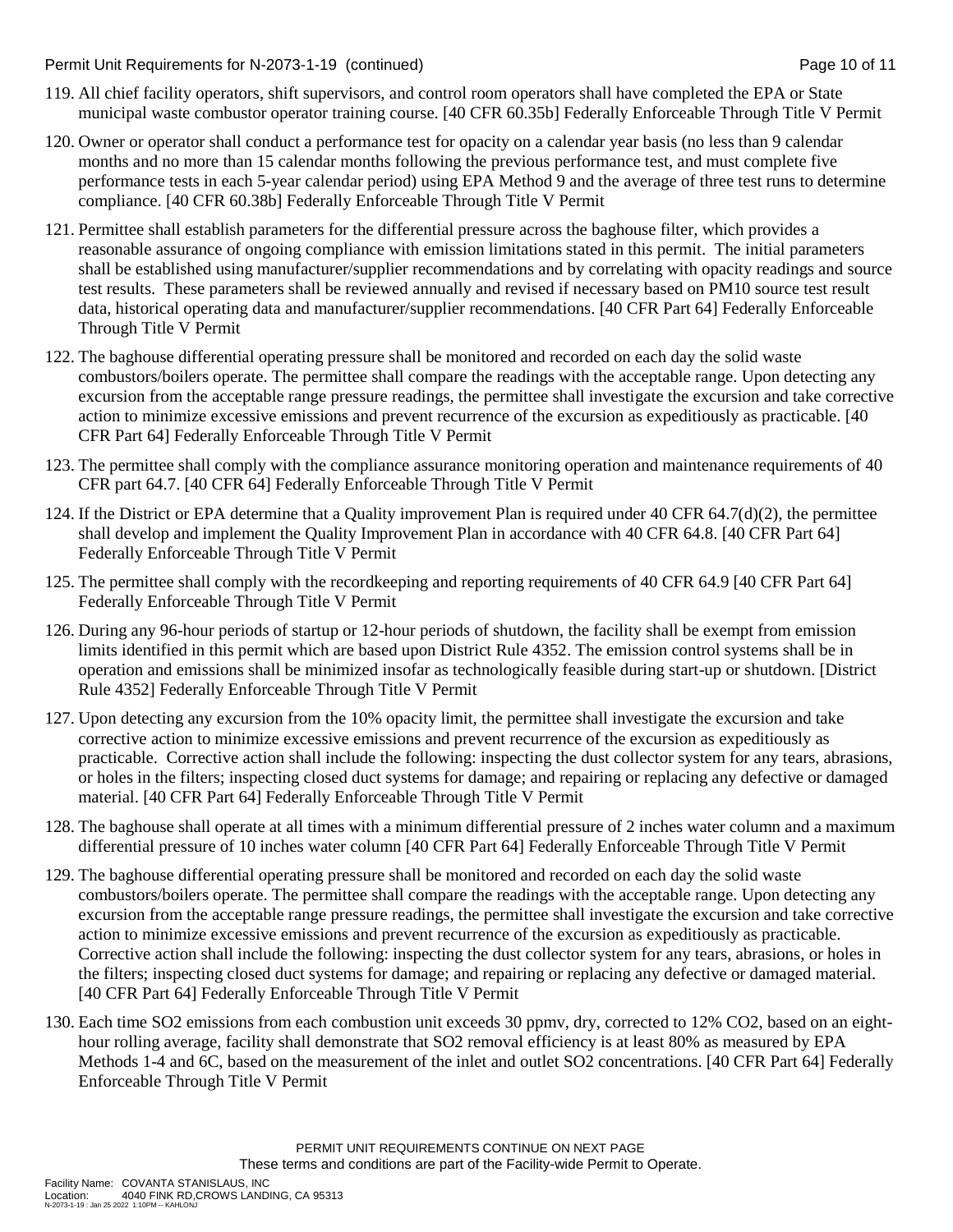Permit Unit Requirements for N-2073-1-19 (continued) example and the state of the Page 11 of 11 of 11

- 131. A permit shield is granted from 40 CFR 60 Subpart Db (2/27/14) requirements for these units because the combustors are exempt from the requirements of Subpart Db since the facility meets the applicability requirements and is subject to an EPA approved State Section 111(d)/129 plan implementing 40 CFR 60 Subpart Db. [District Rule 2520, 13.2] Federally Enforceable Through Title V Permit
- 132. A permit shield is granted from 40 CFR 60 Subpart Dc requirements for these units because the units are rated greater than 100 MMBtu/hr and thus don't meet the applicability criteria of Subpart Dc. [District Rule 2520, 13.2] Federally Enforceable Through Title V Permit
- 133. A permit shield is granted from District Rule 4305 (8/21/03) requirements since section 4.1.1 of this rule exempts solid fuel fired units. [District Rule 2520, 13.2] Federally Enforceable Through Title V Permit
- 134. A permit shield is granted from District Rule 4351 (8/21/03) requirements since section 4.1.2 of this rule exempts solid fuel fired units. [District Rule 2520, 13.2] Federally Enforceable Through Title V Permit
- 135. Compliance with the permit conditions in this permit shall be deemed compliance with the requirements of District Rule 4352 (12/15/11). A permit shield is granted from these requirements. [District Rule 2520, 13.2] Federally Enforceable Through Title V Permit
- 136. A permit shield is granted from District Rule 4802 (12/17/92) requirements since the combustors do not meet the definition of sulfuric acid production units. [District Rule 2520, 13.2] Federally Enforceable Through Title V Permit
- 137. A permit shield is granted from District Rule 7012 (12/17/92) requirements since the use of cooling water additives containing hexavalent chromium is prohibited. [District Rule 2520, 13.2] Federally Enforceable Through Title V Permit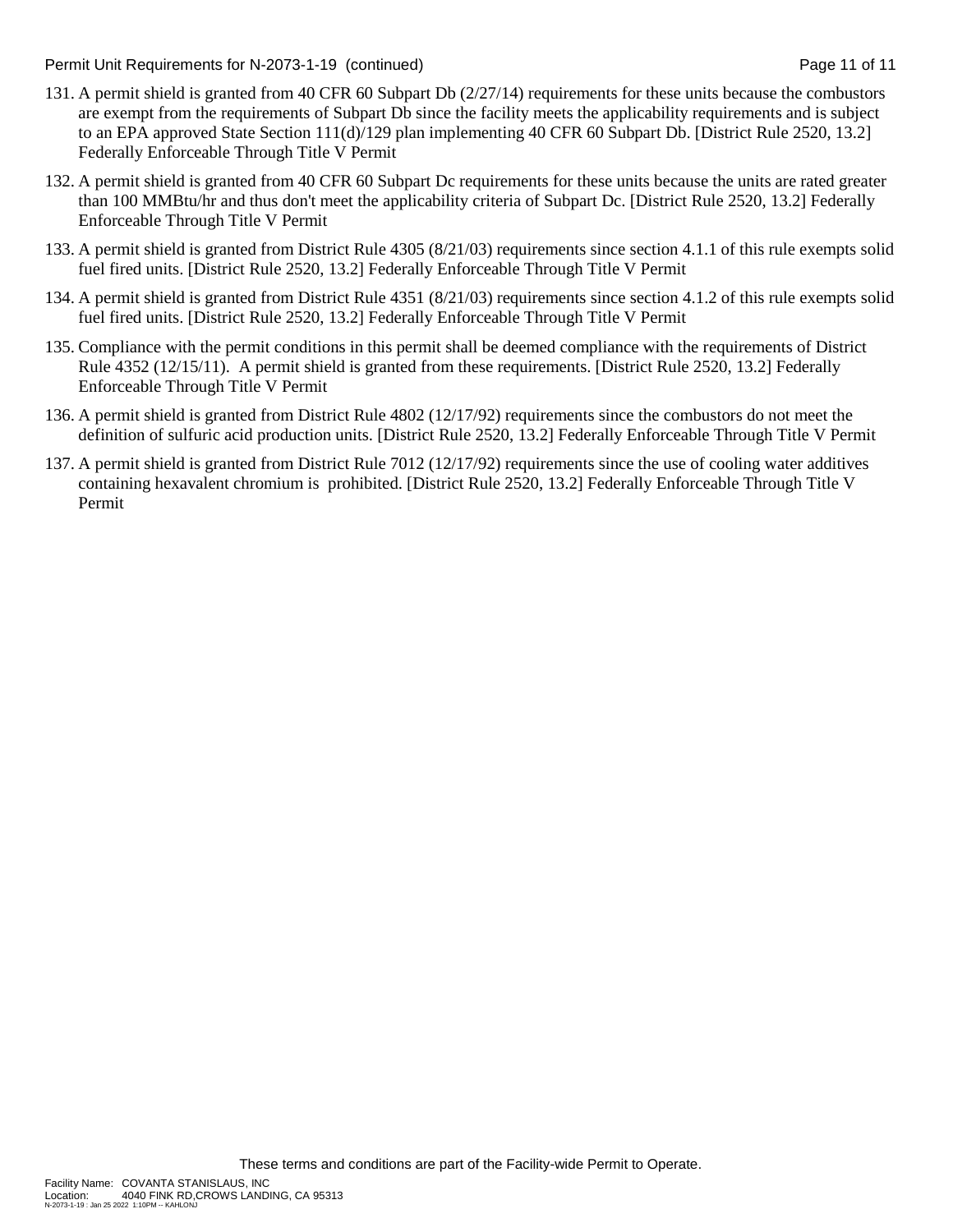## *San Joaquin Valley Air Pollution Control District*

### **PERMIT UNIT:** N-2073-4-2 **EXPIRATION DATE:** 10/31/2026

#### **EQUIPMENT DESCRIPTION:**

175 BHP CLARKE/JOHN DEERE MODEL JU6H-UFADMG TIER 3 CERTIFIED DIESEL-FIRED EMERGENCY IC ENGINE POWERING A FIRE PUMP

### **PERMIT UNIT REQUIREMENTS**

- 1. Particulate matter emissions shall not exceed 0.1 grains/dscf in concentration. [District Rule 4201] Federally Enforceable Through Title V Permit
- 2. The exhaust stack shall vent vertically upward. The vertical exhaust flow shall not be impeded by a rain cap (flapper ok), roof overhang, or any other obstruction. [District Rule 4102]
- 3. This engine shall be equipped with an operational non-resettable elapsed time meter or other APCO approved alternative. [District Rule 4702, 17 CCR 93115, 40 CFR 60 Subpart IIII, and 40 CFR Part 63 Subpart ZZZZ] Federally Enforceable Through Title V Permit
- 4. Only CARB certified diesel fuel containing not more than 0.0015% sulfur by weight is to be used. [District Rules 2201 and 4801, 17 CCR 93115, and 40 CFR Part 60 Subpart IIII and 40 CFR Part 63 Subpart ZZZZ] Federally Enforceable Through Title V Permit
- 5. Emissions from this IC engine shall not exceed any of the following limits: 2.5 g-NOx/bhp-hr, 1.0 g-CO/bhp-hr, or 0.2 g-VOC/bhp-hr. [District Rule 2201, 17 CCR 93115, and 40 CFR Part 60 Subpart IIII and 40 CFR Part 63 Subpart ZZZZ] Federally Enforceable Through Title V Permit
- 6. Emissions from this IC engine shall not exceed 0.09 g-PM10/bhp-hr based on USEPA certification using ISO 8178 test procedure. [District Rules 2201 and 4102, 17 CCR 93115, and 40 CFR Part 60 Subpart IIII and 40 CFR Part 63 Subpart ZZZZ] Federally Enforceable Through Title V Permit
- 7. This engine shall be operated and maintained in proper operating condition as recommended by the engine manufacturer or emissions control system supplier. [District Rule 4702, 40 CFR 60 Subpart IIII, and 40 CFR 63 Subpart ZZZZ] Federally Enforceable Through Title V Permit
- 8. During periods of operation for maintenance, testing, and required regulatory purposes, the permittee shall monitor the operational characteristics of the engine as recommended by the manufacturer or emission control system supplier (for example: check engine fluid levels, battery, cables and connections; change engine oil and filters; replace engine coolant; and/or other operational characteristics as recommended by the manufacturer or supplier). [District Rule 4702] Federally Enforceable Through Title V Permit
- 9. This engine shall be operated only for testing and maintenance of the engine, required regulatory purposes, and during emergency situations. For testing purposes, the engine shall only be operated the number of hours necessary to comply with the testing requirements of the National Fire Protection Association (NFPA) 25 - "Standard for the Inspection, Testing, and Maintenance of Water-Based Fire Protection Systems". Total hours of operation for all maintenance, testing, and required regulatory purposes shall not exceed 100 hours per calendar year. [District Rules 4102, 4701, and 4702, 17 CCR 93115, 40 CFR 60 Subpart IIII, and 40 CFR 63 Subpart ZZZZ] Federally Enforceable Through Title V Permit